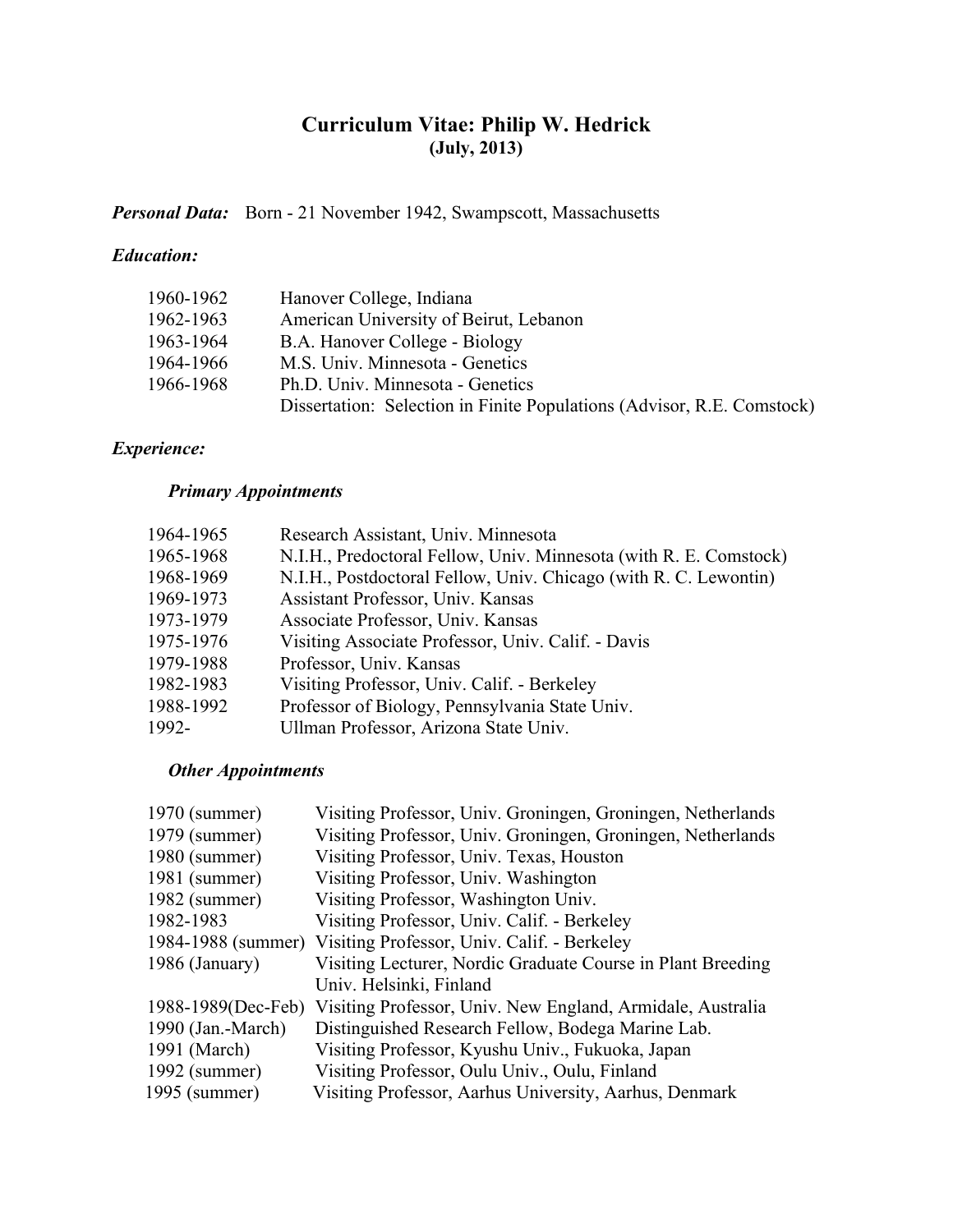| 1995-present        | Adjunct Professor, Department of Ecology and Evolutionary Biology, |
|---------------------|--------------------------------------------------------------------|
|                     | Univ. Arizona                                                      |
| $2010$ (May-June)   | Visiting Professor, Univ. Zurich, Zurich, Switzerland              |
| $2011$ (Feb.-March) | Visiting Professor, Donana Biological Station-CSIC, Seville, Spain |

# *Offices and Elected Positions*

| Managing Editor, Evolution                              |
|---------------------------------------------------------|
| Council Member, Evolution                               |
| Editor, Drosophila Information Service                  |
| Secretary, American Society of Naturalists              |
| Fellow, American Association for Advancement of Science |
| President, American Society of Naturalists              |
| President, American Genetics Association                |
|                                                         |

## *Editorial Positions*

| 1987-1990    | Associate Editor, Evolution                     |
|--------------|-------------------------------------------------|
| 1988-1994    | Editorial Board, Journal of Theoretical Biology |
| 1990-1995    | Editorial Board, Genetica                       |
| 1991-2001    | Board of Editors, Conservation Biology          |
| 1997-2002    | Board of Editors, Animal Conservation           |
| 1999-present | Board of Editors, Conservation Genetics         |
| 2001-2004    | Board of Editors, Journal of Heredity           |
| 2002-2006    | Board of Editors, <i>Heredity</i>               |
| 2004-2006    | Associate Editor, Molecular Ecology             |
| 2006-present | Board of Editors, Molecular Ecology             |
| 2006-2011    | Board of Editors, Evolutionary Applications     |

# *Panels, Recovery Teams, and Committees*

| 1983       | Panel Member, NSF-Population Biology and Physiological Ecology |
|------------|----------------------------------------------------------------|
| 1986-1991  | Technical Board, American Livestock Breeds Conservancy         |
| 1987-1988  | Scientific Advisor, Hooded Crane Species Survival Plan         |
| 1992       | Panel Member, NSF - Conservation Biology                       |
| 1992-1998  | Winter-Run Chinook Salmon Recovery Team                        |
| 1992-1997  | Board of Directors, Institute for Agricultural Biodiversity    |
| 1994-2010  | Mexican Wolf Recovery Team                                     |
| 1994       | Genome Resource Banking Committee - CBSG                       |
| 1994, 1999 | Florida Panther Genetics Committee - CBSG                      |
| 1999       | Whooping Crane Review Team                                     |
| 1999       | Red Wolf Program Review Committee                              |
| 1999       | PHVA of Desert Bighorn Sheep in New Mexico                     |
| 2000       | PHVA of Wolves in the Southern Rockies                         |
| 2000-2003  | Red Wolf Recovery Team                                         |
| 2001-2002  | Nevada Genomics Center Advisory Board                          |
|            |                                                                |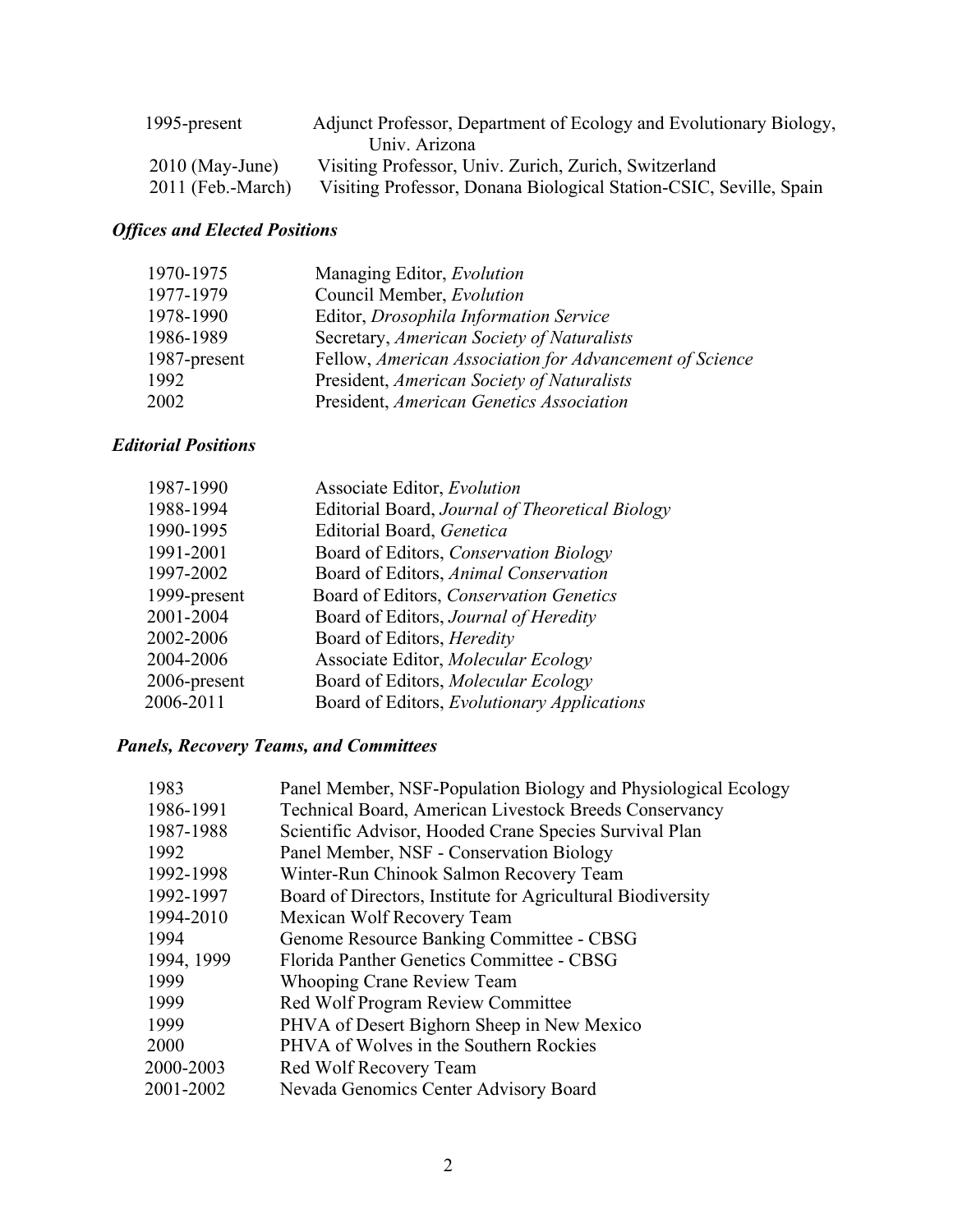| 2001         | Committee on the Genetics of Wild Horses                          |
|--------------|-------------------------------------------------------------------|
| 2001         | PHVA of Mexican wolves                                            |
| 2002         | Organizer of Molecular Evolutionary Genetics Symposium            |
| 2003-present | Chiricahua Leopard Frog Recovery Team                             |
| 2005-present | Pallid Sturgeon Recovery Team Genetics Advisory Group             |
| 2005         | Salmon in Alaska Review, Center for Independent Experts           |
| 2006-2007    | Expert witness for World Wildlife Fund on wolves in Norway        |
| 2006         | Outside Expert for the Finnish Centre of Excellence in Population |
|              | Genomic Research                                                  |
| 2008         | Workshop on Applying Conservation Biology to Endangered Species   |
|              | Recovery Goals: The Wolf as a Case Study                          |
| 2008         | Panel on Artificial Propagation of Delta Populations (CA)         |
| 2008         | <b>Bison Genetics Advisory Panel</b>                              |
| 2010         | Assessing Techniques for Bison Genetics Evaluation Panel          |
|              |                                                                   |

#### *Invited Symposium Lectures:*

1975. Annual Drosophila Conference - Baton Rouge, Louisiana. *Simulation of X-linked Selection in* Drosophila.

1980. Population Genetics Workshop - Stanford, California. *Factors Affecting Rates of Chromosomal Evolution.*

1980. Midwest Population Biology Meeting - West Lafayette, Indiana *Genetic Hitchhiking: A New Evolutionary Factor?*

1983. Behavior Genetics Meeting - London, England. *Regulatory Gene Variation: Adaptation or Genetic Hitchhiking?*

1983. XV International Congress of Genetics - New Delhi, India. *Speciation: A Population Genetics Perspective.*

1984. Population Genetics in Forestry - Gottingen, Germany. *Inbreeding and Selection in Natural Populations.*

1984. Workshop on Genetic Management of Captive Populations - Front Royal, Virginia. *Protein Variation, Fitness, and Captive Propagation.*

1985. Evolutionary Processes and Theory - Jerusalem, Israel. *Evolutionary Genetics: HLA as an Exemplary System.*

1985. Founder Effect in Evolution - Honolulu, Hawaii. *Founder Effect and Genetic Variance*.

1986. Applied Population Biology Symposium (Sloan Foundation) - Davis, California. *Genetics of Conservation in Zoos and Nature Reserves*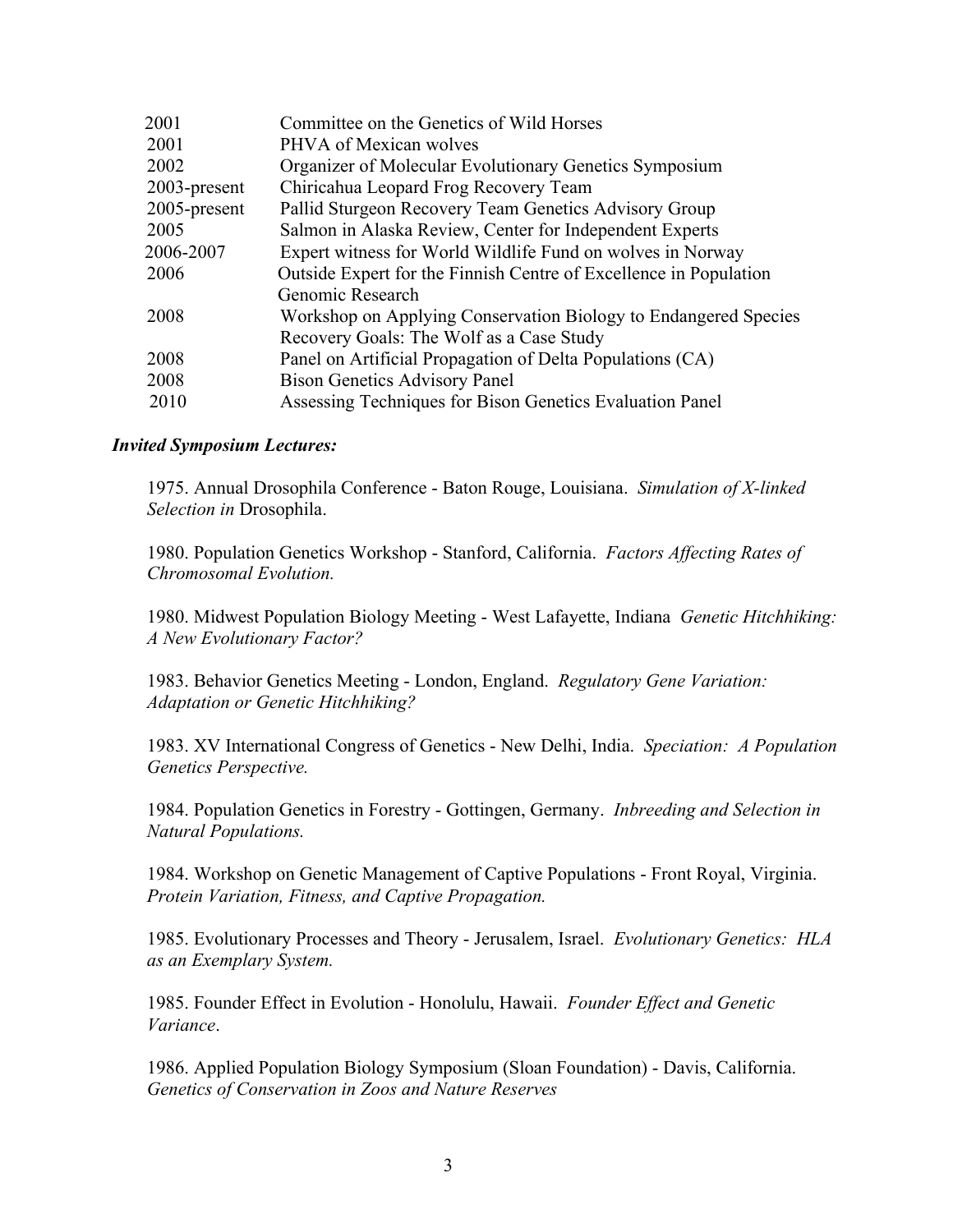1986. European Population Genetics Group (20th Anniversary Meeting) - Nottingham, England. *Evolutionary Genetics: HLA as an Exemplary System.*

1988. The Genetics and Evolutionary Biology of Meiotic Drive - Honolulu, Hawaii. *Segregation Distortion: Effect on Gametic Disequilibrium and Evidence at HLA.*

1988. Genetic Conservation Symposium - Toronto, Ontario. *Conservation Genetics: An Overview.*

1988. Research Priorities in Conservation Biology - Miami, Florida. *Population Viability Analysis - Minimum Viable Population.*

1989. Ecological and Evolutionary Genetics of *Drosophila* - Armidale, Australia. *Habitat Selection and Maintenance of Genetic Variation.*

1989. Analytical Methods for Population Viability Analysis and Management - Front Royal, Virginia. *Allelic Diversity and Heterozygosity.*

1990. Conservation of Genetic Resources for Sustainable Development - Roros, Norway. *Population Genetics Theory in Genetic Conservation .*

1992. Presidential Address, American Society of Naturalists - Berkeley, California *Evolutionary Genetics of the Major Histocompatibility Complex.*

1992. Finnish-American/International Plant Genetics Symposium - Oulu, Finland. *Evolutionary Genetics and the Major Histocompatibility Complex: Another Classic Example.*

1993. Conservation Genetics - Aarhus, Denmark. *Relevance of the Major Histocompatibility Complex (MHC) to Conservation Genetics.*

1993. Conservation Genetics of Endangered Pacific Salmon - Bodega Bay, California. *Estimation of Effective Population Size in Winter Run Chinook Salmon.*

1994. Ecology and Genetics in Spatially Structured Populations - Tvarmine, Finland. *Metapopulation Dynamics and the Effective Population Size.*

1994. Metapopulations and Wildlife Conservation and Management - Albuquerque, New Mexico. *The Genetics of Metapopulations*.

1994. Navajo-Churro Sheep Association - Chinle, Arizona. *Conservation Breeding in Navajo-Churro Sheep.*

1995. 4th International Workshop on MHC Evolution - St. Augustine, Florida. *Conservation Genetics and MHC.*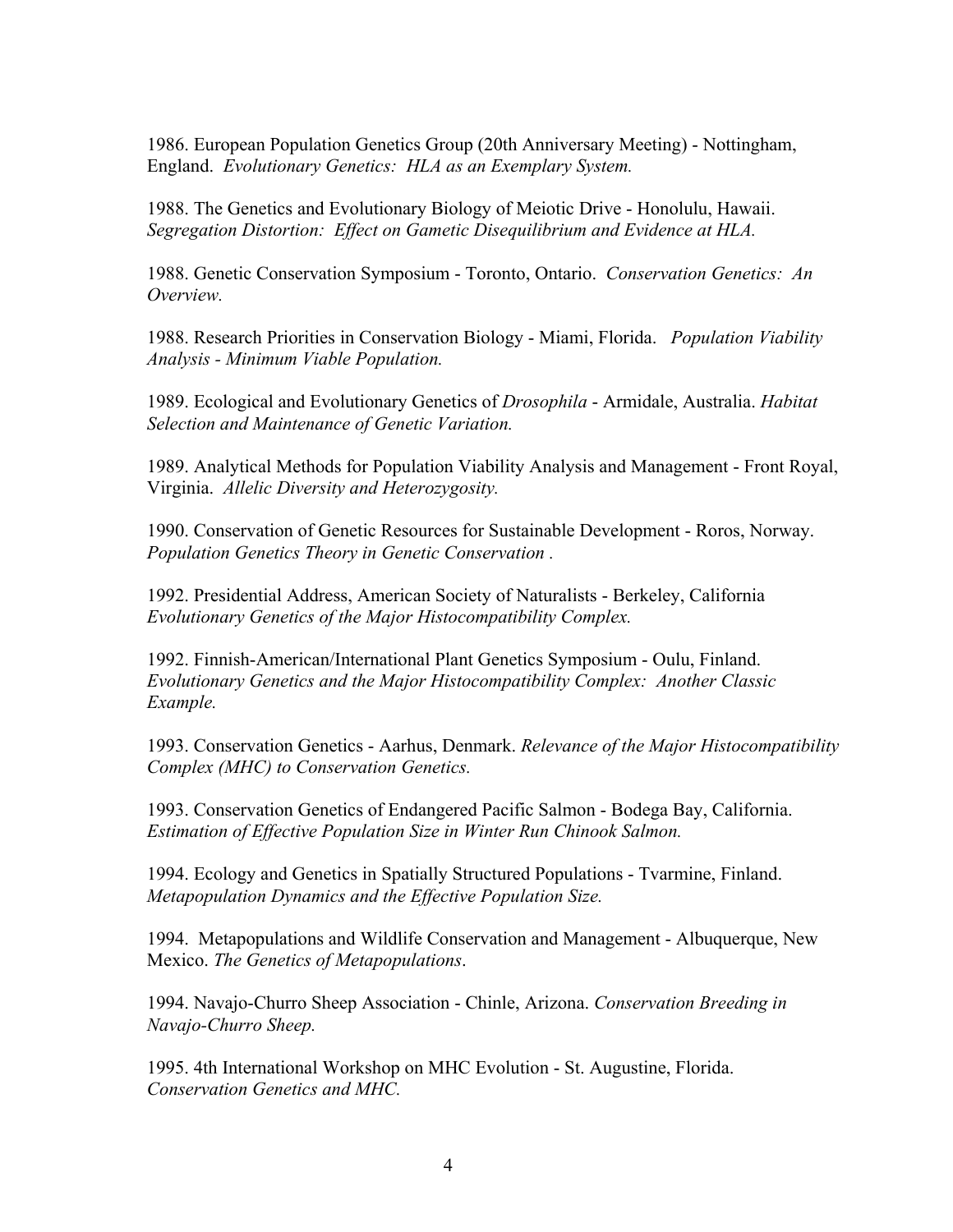1995. European Society of Evolutionary Biology - Edinburgh, Scotland. *Effective Population Size in a Metapopulation.*

1995. The Role of Captive Breeding / Artificial Propagation in the Restoration of Endangered Species - Newport, Oregon. *Conservation Genetics: Gila Topminnow, Florida Panther, and Mexican Wolf.*

1995. Captive Breeding in Pacific Salmon - Bodega Bay, California. *Genetics and Conservation of Salmon.*

1995. Society for Conservation Biology - Fort Collins, Colorado. *Directions in Conservation Biology.*

1995. Southwestern Rare and Endangered Plants - Flagstaff, Arizona. *Molecular and Adaptive Variation: A perspective for Endangered Plants.*

1996. MHC and Behavior - Kiel, Germany. *Balancing Selection and MHC Variation*

1996. The Genetic and Physiological Basis of Heterosis - Bodega Bay, California. *Balancing Selection and the Major Histocompatibility Complex (MHC).*

1997. Unanswered Questions about Small Populations - Baltimore, Maryland. *Conservation Genetics: Gila Topminnow and Mexican Wolf.*

1997. Arizona Heritage Alliance Seminar - Phoenix, Arizona. *Conservation Genetics and Endangered Species.*

1997. The Effects of Captivity on Endangered Species - Albuquerque, New Mexico. *Genetic Change and Captivity*

1998. Conservation Genetics - Phoenix, Arizona. *Southwest Working Group of Declining Amphibians.*

1998. Inbreeding Depression and Conservation Biology - Sydney, Australia. *Conservation Genetics.*

1998. A General Framework for Genetics, Demography, and Population Viability in Conservation - Sydney, Australia*. Conservation Biology.*

1998. Conservation Genetics Examples, from Gila Topminnows, Winter-run Chinook Salmon, and Other Endangered Species - El Escorial, Spain. *Conservation of Genetic Resources.*

1998. Conservation Genetics Examples, from Gila Topminnows, Winter-run Chinook Salmon, and Other Endangered Species - Uppsala, Sweden*. Conservation Genetics.*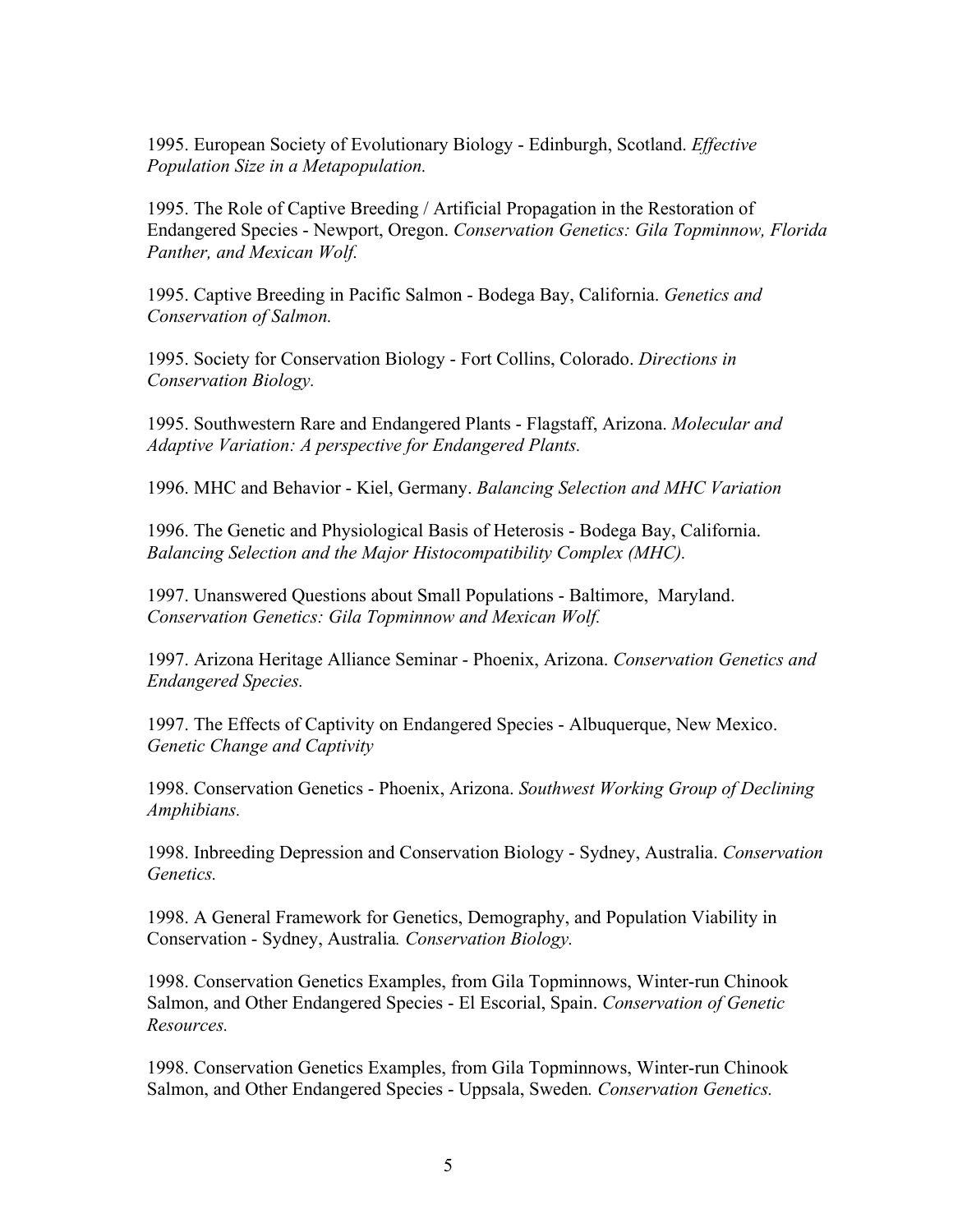1999. Application of Molecular Genetics to Managing Endangered Species – San Diego. *Population Viability Analysis: Assessing Models for Recovering Endangered Species.* 

2000. ESUs and MUs within Species. Missoula, Montana. *Conservation Biology*

2000. Wolf MHC. Manchester, England. *Comparative Evolution of MHC.* 

2000. MHC and Captive Breeding. London, England. *Reproduction and Integrated Conservation Science.* 

2000. Using Evolutionary Genetic Principles in Conservation Biology. Groningen, Netherlands. *Festshrift for Wilke Van Delden*.

2001. Neutral, Detrimental, and Adaptive Genetic Variation in Conservation Genetics. New York. *Conservation Genetics in the Age of Genomics*

2001. Conservation Genetics. Lausanne, Switzerland. *Conservation Genetics*

2002. Inbreeding Depression in Conservation Biology. Farna, Sweden*. Conservation of Small Wolf Populations*

2002. Research Challenges for Naturalists in the Era of Genomics. Banff, Canada. *Research Challenges for Naturalists in the 21st Century*

2002. Recent Developments in Conservation Genetics. Strasbourg, France. *Population and Conservation Genetics of Forest Trees*

2003. Aquatic Resources in Arid Lands. Las Cruces, New Mexico. *Conservation Genetics in Aquatic Species*

2003. Recent Developments in Conservation Genetics. Leeds, England*. Genetic Biodiversity in Natural Populations: Implications for Management - European Society for Evolutionary Biology.*

2003. MHC and Endangered Species. Leeds, England*. Evolutionary Dynamics of the Major Histocompatibility Complex (MHC) - European Society for Evolutionary Biology*

2005. Genetics in the Florida Panther. Live Oak, Florida. *Past effective population size in Florida panthers.* 

2005. Conservation Genetics in the European Union. Berlin, Germany. *Effective Population Size and Genetic Differentiation in Conservation Genetics.*

2005. *Recent Developments in Conservation Genetics*. Asilomar, California. Second International Meeting on Conservation Genetics.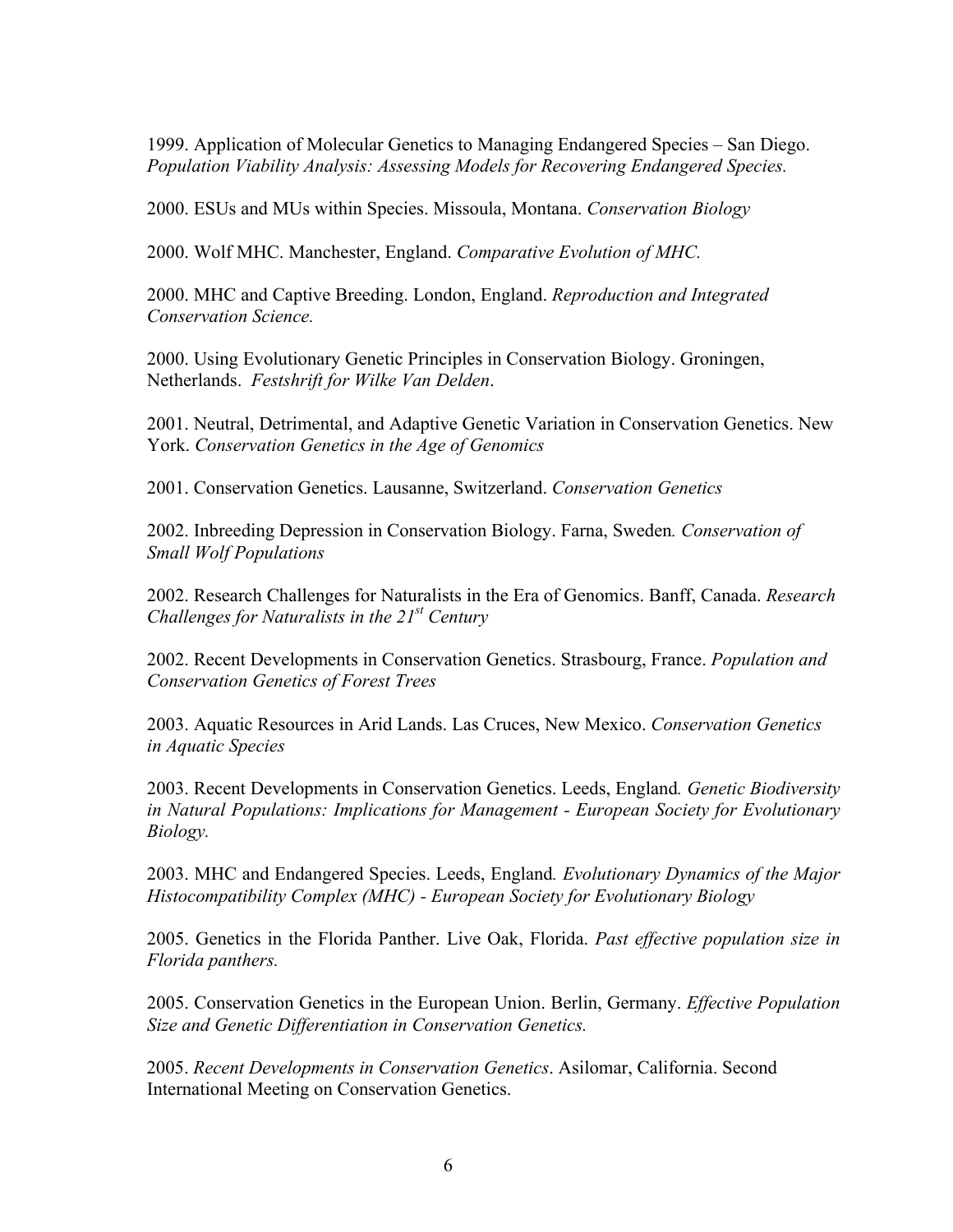2005. *Recent Developments in Conservation Genetics.* Derbyshire, UK. Conservation of Genetic Diversity: Science and Policy Needs in a Changing World.

2006. *Measuring Diversity Among Breeds and Populations*. Minneapolis, MN. 2006 Joint ADSA-ASAS Annual Meeting.

2006. *Recent Developments in Conservation Genetics: Examples from Endangered Topminnows, Wolves, and Florida Panthers.* Flagstaff, AZ. 33<sup>rd</sup> Natural Areas Conference

2006. *Conservation Genetics*. Madrid, Spain. IUFRO Conference Population Genetics and Genomics of Trees: From Gene Function to Evolutionary Dynamics and Conservation.

2007. *Captive Breeding and the Recovery of the Mexican and Red Wolves*. Los Angeles, CA. Microevolutionary Change in Human-altered Environments.

2007. *Population and Conservation Genetics of the Endangered Sonoran Topminnow*. Durham, NC. Developing New Model Systems for Evolutionary Genetics and Genomics Using Poeciliid Fishes.

2007. *Recent Developments in Conservation Genetics*. Moriela, Mexico. Association for Tropical Biology and Conservation.

2007. *Captive Breeding and the Recovery of the Mexican Wolves*. Moriela, Mexico. Association for Tropical Biology and Conservation.

2008. *Captive Breeding of Delta Smelt: Overview of Genetic Issues*. Davis, CA. CABA-CALFED Workshop on Establishment of Delta Smelt Refugial Populations.

2008. *Artificial Propagation and Genetics: Examples, General Principles, and Guidelines.* Sacramento, CA. CALFED Workshop on Artificial Propagation.

2009. *Genetic Rescue and Hybridization*. Trondheim, Norway. Conservation Genetics Symposium.

2009. *Conservation Genetics and North American Bison*. Flagstaff, AZ. 10<sup>th</sup> Biennial Conference of Research on the Colorado Plateau.

2010. *MHC, Inbreeding, and Disease*. St. Louis, MO. Symposium on Mate Choice.

2010. *Conservation Genetics: Its Impact on Conserving Endangered Species*. Emmental, Switzerland. Retreat for Evolutionary Biology, Univ. Zurich.

2011. *Bison Conservation Genetics*. Tulsa, OK. Meeting on Bison Ecological Restoration.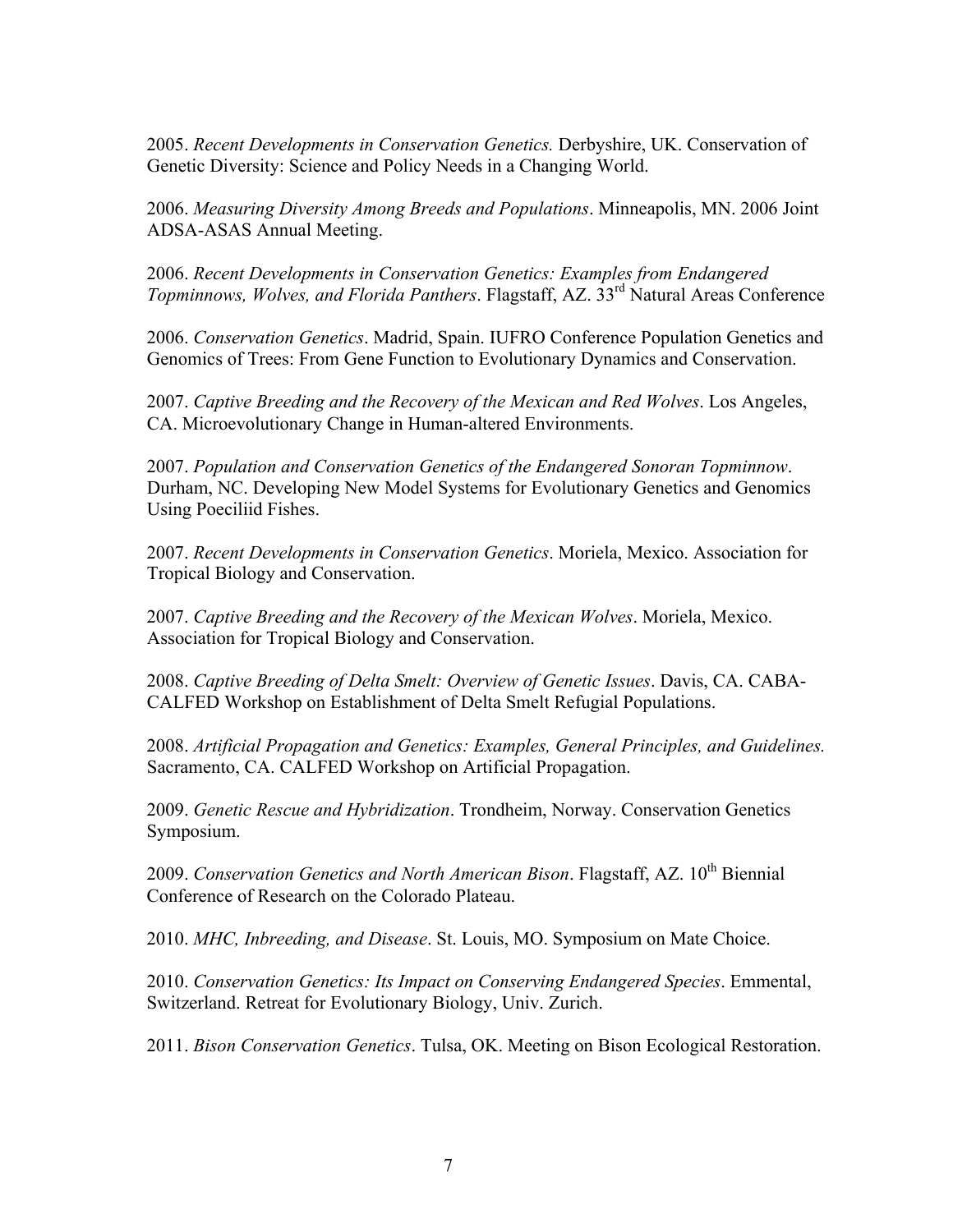2011. *Conservation Genetics: How it Can Contribute to Recovery*. College Station, TX. Ecological Integration Symposium.

2012. *Conservation Genetics*. Univ. Calif. – Davis. Conservation of Extremely Small Populations.

2012. *Population Genetics of Malaria Resistance in Medicine*. Arizona State Univ., Tempe. Phylomedicine Conference.

### *Federal and State Research Grants:*

| <b>NSF</b> | Undergraduate Research Participation (1972) - \$15,000                                                                                        |
|------------|-----------------------------------------------------------------------------------------------------------------------------------------------|
| <b>NSF</b> | Genetic Variation in Temporally and Spatially Heterogeneous Environments<br>$(1973-1975) - $38,000$                                           |
| <b>NSF</b> | Genetic Variation in Temporally and Spatially Heterogeneous Environments<br>$(1975-1978) - $47,500$                                           |
| <b>NIH</b> | Disease Association and the HLA Region (1982-1984) with G. Thomson -<br>U.C. Berkeley - \$180,000                                             |
| <b>NIH</b> | Disease Association and the HLA Region (1984-1987) with G. Thomson -<br>U.C. Berkeley - \$280,000                                             |
| <b>NIH</b> | Population Genetics of the HLA Region (1985-1988) with G. Thomson - U.C.<br>Berkeley - \$240,000                                              |
| <b>NIH</b> | Disease Association and the HLA Region (1987-1992) with G. Thomson -<br>U.C. Berkeley - \$450,000                                             |
| <b>NIH</b> | Population Genetics of the HLA Region (1989-1994) with G. Thomson - U.C.<br>Berkeley - \$750,000                                              |
|            | Menzies Wallflower Research Program (1989-1991), Contract with Humboldt<br>State University - \$12,900                                        |
| <b>NSF</b> | Conservation Genetics and Inbreeding Depression (1990-1993) - \$140,000                                                                       |
| UC-Davis   | Captive Broodstock Breeding Program in Winter-Run Chinook Salmon<br>(1993-1998), Contract with University California - Bodega Bay - \$115,000 |
| <b>NSF</b> | Inbreeding Depression and Adaptive Genetic Variation in Gila Topminnows<br>$(1994-1997) - $225,000$                                           |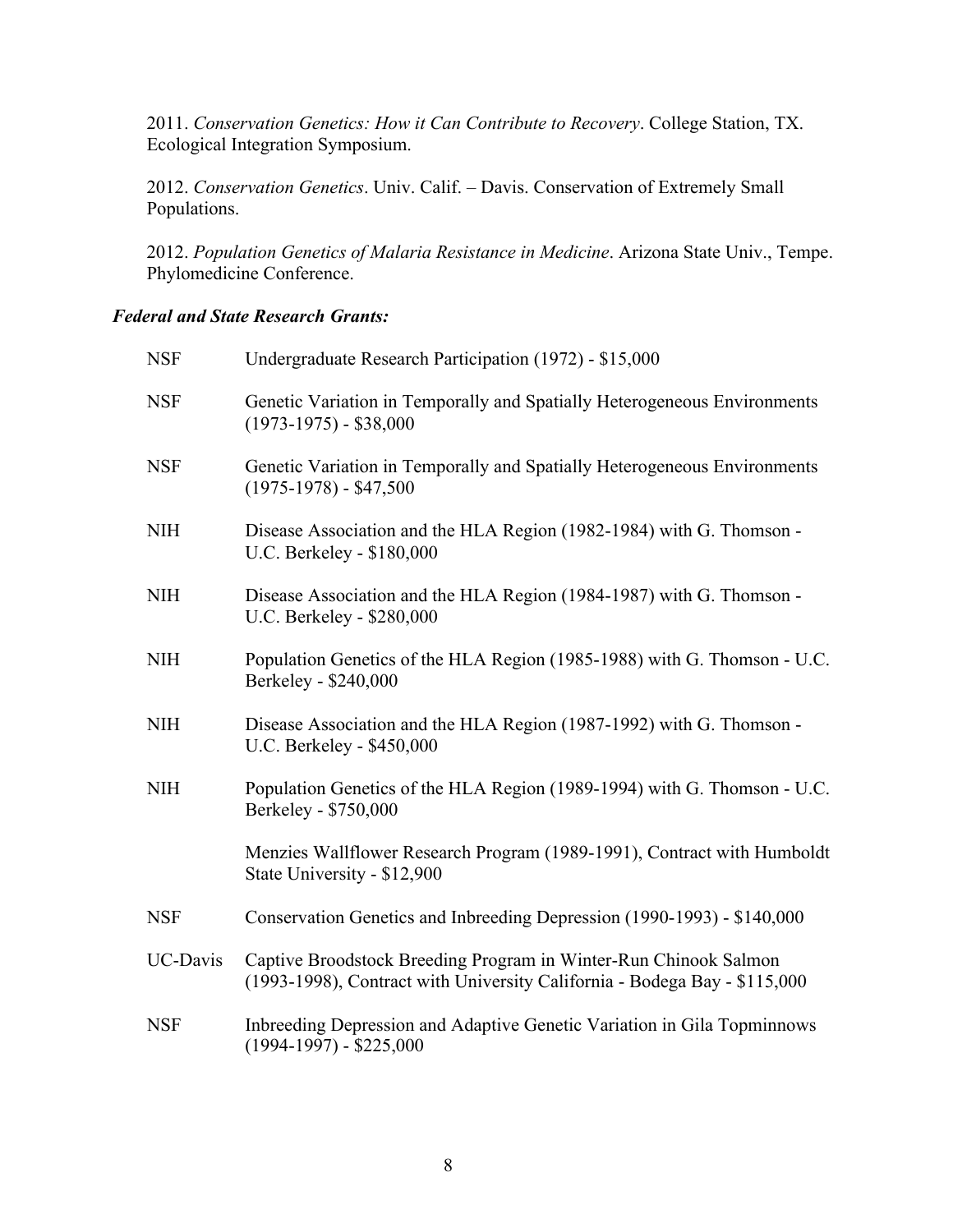| <b>AZDGF</b> | Mexican Wolf Genetics (1994-1996) with Philip Miller - Arizona Heritage<br>Program - \$28,000                                                                        |
|--------------|----------------------------------------------------------------------------------------------------------------------------------------------------------------------|
| <b>NSF</b>   | Inbreeding Depression and Adaptive Genetic Variation in Gila Topminnows-<br>REU Supplement (1994) - \$5,000                                                          |
| <b>AZDGF</b> | Microsatellite Variation in Topminnows (1995-1997) with Ruby Sheffer-<br>Arizona Heritage Program - \$33,200.                                                        |
| <b>AZDGF</b> | Genetic Variation in Bighorn Sheep (1996-1998) with Steven Kalinowski-<br>Arizona Heritage Program - \$36,520.                                                       |
| <b>USFWS</b> | Recommendation for Establishing and Maintaining a Broodstock for Bonytail<br>Chub (1996) – US Fish and Wildlife Service - \$4280.                                    |
| <b>USBR</b>  | Gila Topminnow Diseases from Non-native Fishes (1996-1997) - Bureau of<br>Reclamation - \$10,000                                                                     |
| <b>AZDGF</b> | MHC and Parasite Resistance in Gila Topminnows (1997-1999) with Timothy<br>Kim - Arizona Heritage Program - \$38,000.                                                |
| <b>USFWS</b> | Evaluation of the Merging of the Three Mexican Wolf Lineages (1997-1998) -<br>U.S. Fish and Wildlife - \$22,000.                                                     |
|              | Genetic Variation for Disease Resistance Genes in the Arabian Oryx (1998) -<br>Phoenix Zoo - \$6,875.                                                                |
| <b>USBR</b>  | Genetic Characterizations of Sonoran Topminnow Populations (1998) - Bureau<br>of Reclamation - \$21,171.                                                             |
| <b>NSF</b>   | Parasite Resistance in Gila and Yaqui Topminnows (1998-2002) - \$200,000                                                                                             |
| <b>AZDGF</b> | Microsatellite and MHC variation to distinguish natural lineages of the<br>Sonoran topminnow with Karen Parker (1998-2000) - Arizona Heritage<br>Program - \$40,170. |
| <b>USFWS</b> | The Impact of Hybridization on Reintroduced Red Wolves (2000-2002) – US<br>Fish and Wildlife Service - \$75,128.                                                     |
|              | Winter Run Chinook Salmon Captive Propagation/Broodstock Program (1999-<br>$2001$ ) – UC Davis - \$130,000.                                                          |
| <b>AZDGF</b> | Genetic Variation in the Gila Topminnow with Rhonda Lee $(2000 - 2002)$ –<br>Arizona Heritage Program - \$40,130                                                     |
| <b>USBR</b>  | Maintenance of Gila Topminnow Stocks (2000-2004) - \$11,050.                                                                                                         |
|              |                                                                                                                                                                      |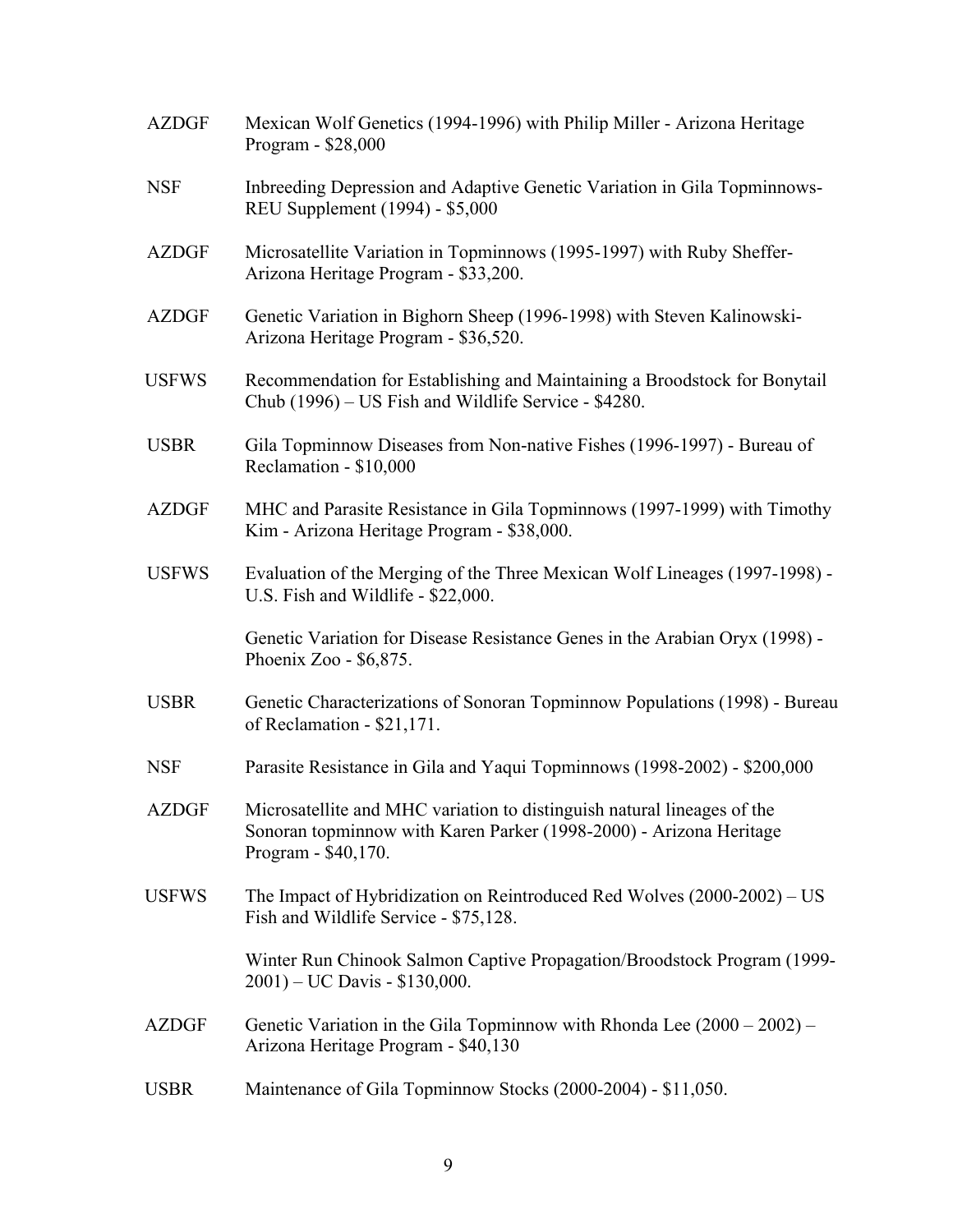|              | Winter Run Chinook Salmon Genetics (2001-2003) – UC Davis – \$80,000                                                                                                        |
|--------------|-----------------------------------------------------------------------------------------------------------------------------------------------------------------------------|
| <b>AZDGF</b> | Genetic Variation in Arizona Springsnails with Carla Hurt (2001-2003) –<br>Arizona Heritage Program - \$47,167                                                              |
| <b>AZDGF</b> | Shell Dyskeratosis in Sonoran Desert Tortoises: Genetic Causes and<br>Population Effects with Rhonda Lee (2002-2004) – Arizona Heritage Program<br>$-$ \$41,063             |
| <b>NSF</b>   | Dissertation Research: Tempo and Mode of HLA Evolution in the Americas<br>(written by Daniel Garrigan) (2002-2004) - \$9,307                                                |
| <b>AZDGF</b> | Conservation Genetics of Arizona Springsnails: Identifying Management Units<br>and Regions of Endemism with Carla Hurt (2003-2005) - Arizona Heritage<br>Program - \$33,050 |
| <b>USFWS</b> | Maintenance of Gila Topminnow Stocks (2005-2006) - \$5,000                                                                                                                  |
| <b>AZDGF</b> | Conservation Genetics of Arizona Talussnails with Rhonda Lee (2005-2008) –<br>Arizona Heritage Program - \$60,694.                                                          |
| <b>USFWS</b> | Genetics of Pallid Sturgeon with Ed Heist (2008) – USFWS - \$40,000                                                                                                         |

### *Publications:*

#### *Books*

|  |  | (1) 1983 Hedrick, P.W. Genetics of Populations. Jones and Bartlett, Boston, MA. 629 p. |  |
|--|--|----------------------------------------------------------------------------------------|--|
|  |  |                                                                                        |  |

- (2) 1984 Hedrick, P.W. *Population Biology: The Evolution and Ecology of Populations*. Jones and Bartlett, Boston, MA. 445 p.
- (3) 1989 Weaver, R., and P. W. Hedrick. *Genetics*. W. C. Brown, Dubuque, IA., 569 p.
- (4) 1991 Weaver, R., and P. W. Hedrick. *Basic Genetics*. W. C. Brown, Dubuque, IA. 518p.
- (5) 1992 Weaver, R., and P. W. Hedrick. *Genetics* (Second Edition). W. C. Brown, Dubuque, IA. 649 p.
- (6) 1995 Weaver, R., and P.W. Hedrick. *Basic Genetics* (Second Edition). W.C. Brown, Dubuque, IA, 498 p.
- (7) 1997 Weaver, R., and P. W. Hedrick. *Genetics* (Third Edition). W.C. Brown, Dubuque, IA, 638 p.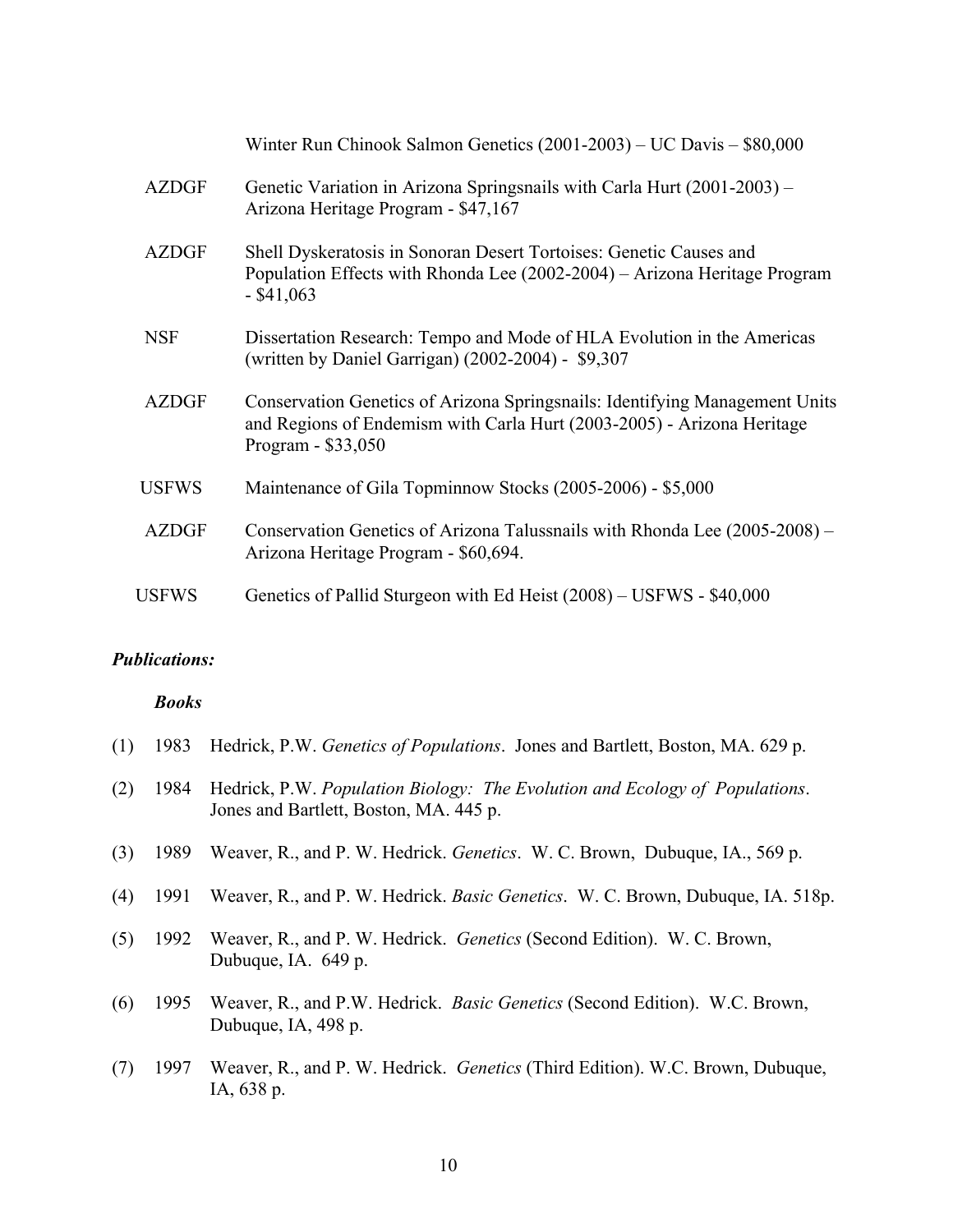- (8) 2000 Hedrick, P.W. *Genetics of Populations* (Second Edition). Jones and Bartlett, Boston, 553 p.
- (9) 2005 Hedrick, P.W. *Genetics of Populations* (Third Edition). Jones and Bartlett, Boston, 737p.
- (10) 2011 Hedrick, P.W. *Genetics of Populations* (Fourth Edition). Jones and Bartlett, Boston. 675p.

#### *Articles*

- (1) 1968 Hedrick, P. W., and R. E. Comstock. Role of linkage in gene frequency change of coat color alleles in mice. *Genetics* 58:297-303.
- (2) 1970 Hedrick, P. W. Selection in finite populations. I. The probability of fixation and rate of response using transition matrix iteration. *Genetics* 65:157-173.
- (3) 1970 Hedrick, P. W. Selection in finite populations. II. The selection limit and rate of response for a Monte Carlo simulation model. *Genetics* 65:175-186.
- (4) 1971 Hedrick, P. W. A new approach to measuring genetic similarity. *Evolution* 25:276- 280.
- (5) 1971 Hedrick, P. W. Competition experiments between *Drosophila melanogaster* and *D*. *simulans*. *Dros. Inf. Serv*. 47:61-62.
- (6) 1971 Hedrick, P. W. A culture which allows sand pupation. *Dros. Inf. Serv*. 47:131.
- (7) 1972 Hedrick, P. W. Possible stable equilibrium for *D. melanogaster* and *D. simulans*. *Dros. Inf. Serv*. 48:128-129.
- (8) 1972 Hedrick, P. W. Maintenance of genetic variation with a frequency-dependent selection model as compared to the overdominant model. *Genetics* 72:771-776.
- (9) 1973 Hedrick, P. W. Factors responsible for a change in interspecific competitive ability in *Drosophila. Evolution* 26:513-522.
- (10) 1973 Hedrick, P. W. Genetic variation and the generalized frequency-dependent selection model. *Am. Natur*. 107:800-802.
- (11) 1974 Hedrick, P. W. Genetic variation in a heterogeneous environment. I. Temporal heterogeneity and the absolute dominance model. *Genetics* 78:757-770.
- (12) 1974 Hedrick, P. W. X-linked selection. *Dros. Inf. Serv*. 51:34-3.6.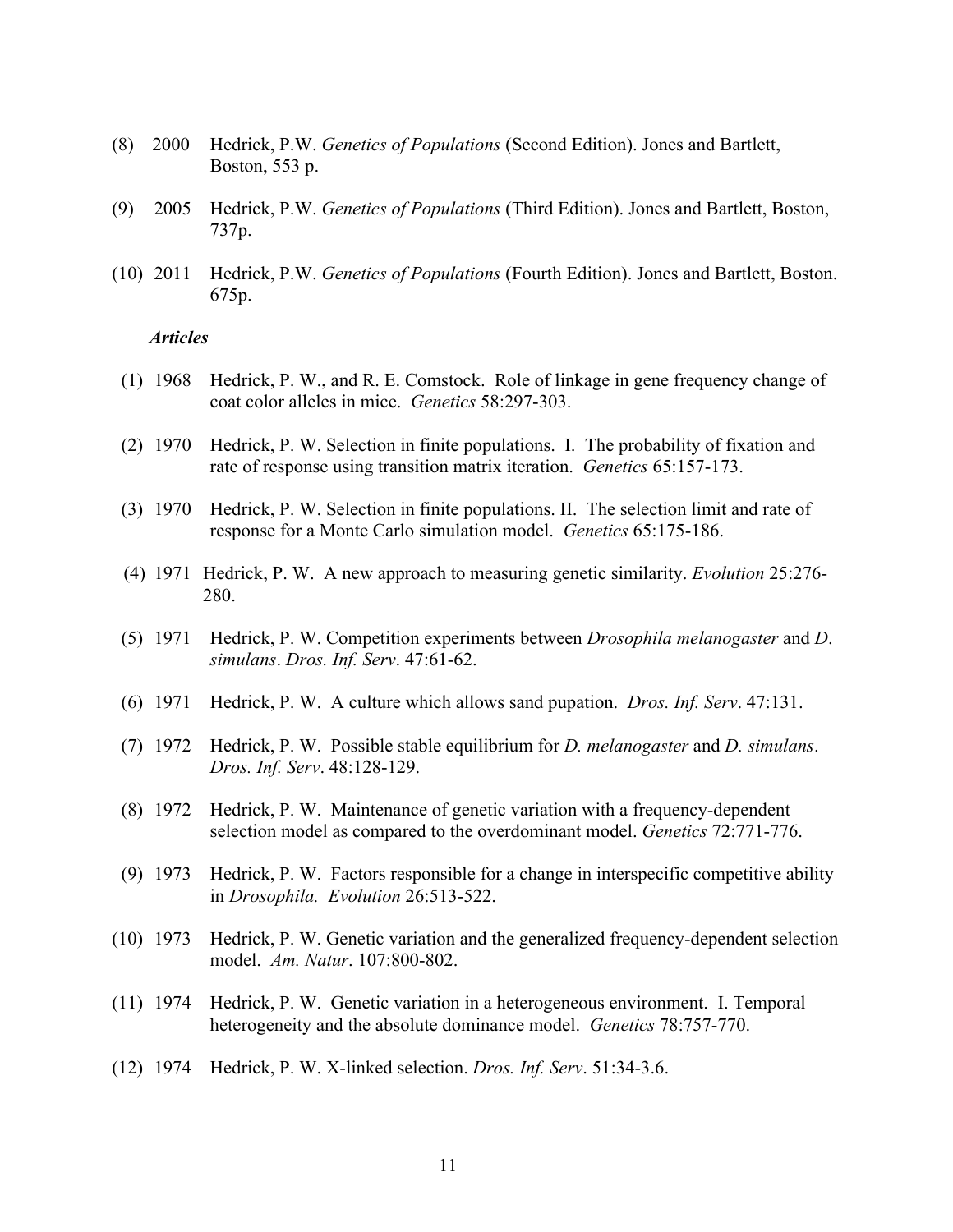- (13) 1975 Hedrick, P. W. Genetic similarity and distance: comments and comparisons. *Evolution* 29:362-366.
- (14) 1976 Hedrick, P. W. Simulation of X-linked selection in *Drosophila. Genetics* 83:551- 571.
- (15) 1976 Hedrick, P. W., M. Ginevan, and E. Ewing. Genetic polymorphism in heterogeneous environments. *Ann. Rev. Ecol. Syst*. 7:1-32.
- (16) 1976 Hedrick, P. W. Genetic variation in a heterogeneous environment. II. Temporal heterogeneity and directional selection. *Genetics* 84:145-157.
- (17) 1978 Hedrick, P. W., and E. Murray. Average heterozygosity revisited. *Am. J. Hum. Genet*. 30:377-382.
- (18) 1978 Hedrick, P. W. Genetic variation in a heterogeneous environment. V. Spatial heterogeneity in finite populations. *Genetics* 89:389-401.
- (19) 1978 Hedrick, P. W., S. Jain, and L. Holden. Multiple gene systems in evolution. *Evol. Biol.* 11:101-184.
- (20) 1978 Hedrick, P. W. Genetic variation in a heterogeneous environment. VI. A possible experimental system. *J. Hered*. 69:135-136.
- (21) 1979 Hedrick, P. W., and L. R. Holden. Hitch-hiking: An alternative to coadaptation for the barley and slender wild oat examples? *Heredity* 43:79-86.
- (22) 1979 Hedrick, P. W., and E. Murray. Competition between wild-caught *D. melanogaster* and *D. simulans. Dros. Inf. Serv*. 55:58-60.
- (23) 1980 Hedrick, P. W. Hitchhiking: A comparison of linkage and partial-selfing. *Genetics* 94:791-808.
- (24) 1980 Hedrick, P. W., and J. F. McDonald. Regulatory gene evolution. *Heredity* 45:85-99.
- (25) 1980 Hedrick, P. W. Selection in finite populations. III. An experimental test. *Genetics* 96:297-313.
- (26) 1981 Hedrick, P. W. The establishment of chromosomal variants. *Evolution* 35:322-332.
- (27) 1982 Chakraborty, R., and P. W. Hedrick. Paternity exclusion and the paternity index for two linked loci. *Hum. Hered.* 33:13-23.
- (28) 1982 Hedrick, P. W. Genetic hitchhiking: A new factor in evolution? *Bioscience* 32:845-853.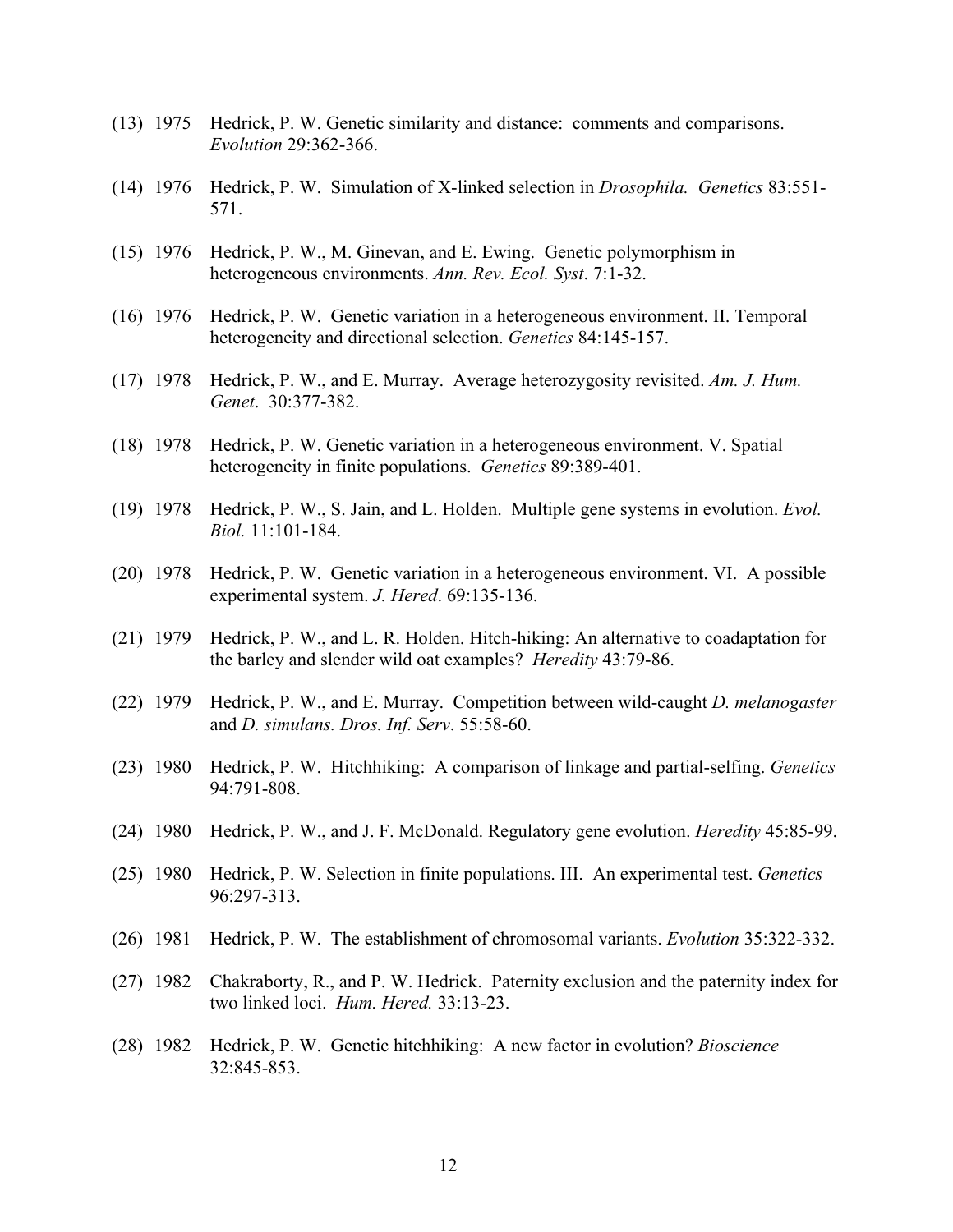- (29) 1983 Hedrick, P. W., and E. Murray. Selection and measures of fitness, p. 61-104. In Ashburner et al. (eds.) *The Genetics and Biology of Drosophila* Vol. 3d. Academic Press, NY.
- (30) 1983 Hedrick, P. W. Recombination and directional selection. *Nature* 302:727.
- (31) 1983 Hedrick, P. W., and G. Thomson. Evidence for balancing selection at HLA. *Genetics* 104:449-456.
- (32) 1983 Chakraborty, R., and P. W. Hedrick. Heterozygosity and genetic distance of proteins. *Nature* 304:155.
- (33) 1983 Hedrick, P. W. Neutrality or selection at HLA? *Am. J. Hum. Genet*. 35:1055-1057.
- (34) 1984 Hedrick, P. W., and E. Louis. Speciation: A population genetics perspective, p. 251-262. *Proc. XV International Congress of Genetics IV*.
- (35) 1984 Hedrick, P. W., and D. Levin. Kin founding and the fixation of chromosomal variants. *Am. Natur*. 124:789-797.
- (36) 1985 Hedrick, P. W. Coat variants in cats: Gametic disequilibrium between unlinked loci. *J. Hered.* 76:127-131.
- (37) 1985 Ahmad, M., and P. W. Hedrick. Electrophoretic variation in the common mussel, *Mytilus edulis*: No evidence for gametic disequilibrium. *Heredity* 55:47-51.
- (38) 1985 Hedrick, P. W. Inbreeding and selection in natural populations, p. 71-91. In H. R. Gregorius (ed.) *Population Genetics in Forestry.* Lecture Notes in Biomathematics 60, Springer-Verlag, New York.
- (39) 1985 Thomson, G., F. Nicholas, W. Bodmer, M. O'Neill, P. W. Hedrick, and E. Hudes. Analysis of negative and multiple HLA antigen disease associations: Multilocus models. *Tissue Antigens* 26:293-306.
- (40) 1985 Peetz, E. W., G. Thomson, and P. Hedrick. Charge changes in protein evolution. *Mol. Biol. Evol*. 3:84-94.
- (41) 1986 Hedrick, P. W., and G. Thomson. A two-locus neutrality test with applications to humans, *Escherichia coli*, and lodgepole pine. *Genetics* 112:135-156.
- (42) 1986 Hedrick, P. W., P. Brussard, F. W. Allendorf, J. Beardmore, and S. Orzack. Protein variation, fitness, and captive propagation. *Zoo Biol*. 5:91-99.
- (43) 1986 Hedrick, P. W., and C. C. Cockerham. Partial inbreeding: equilibrium heterozygosity and the heterozygosity paradox. *Evolution* 40:856-861.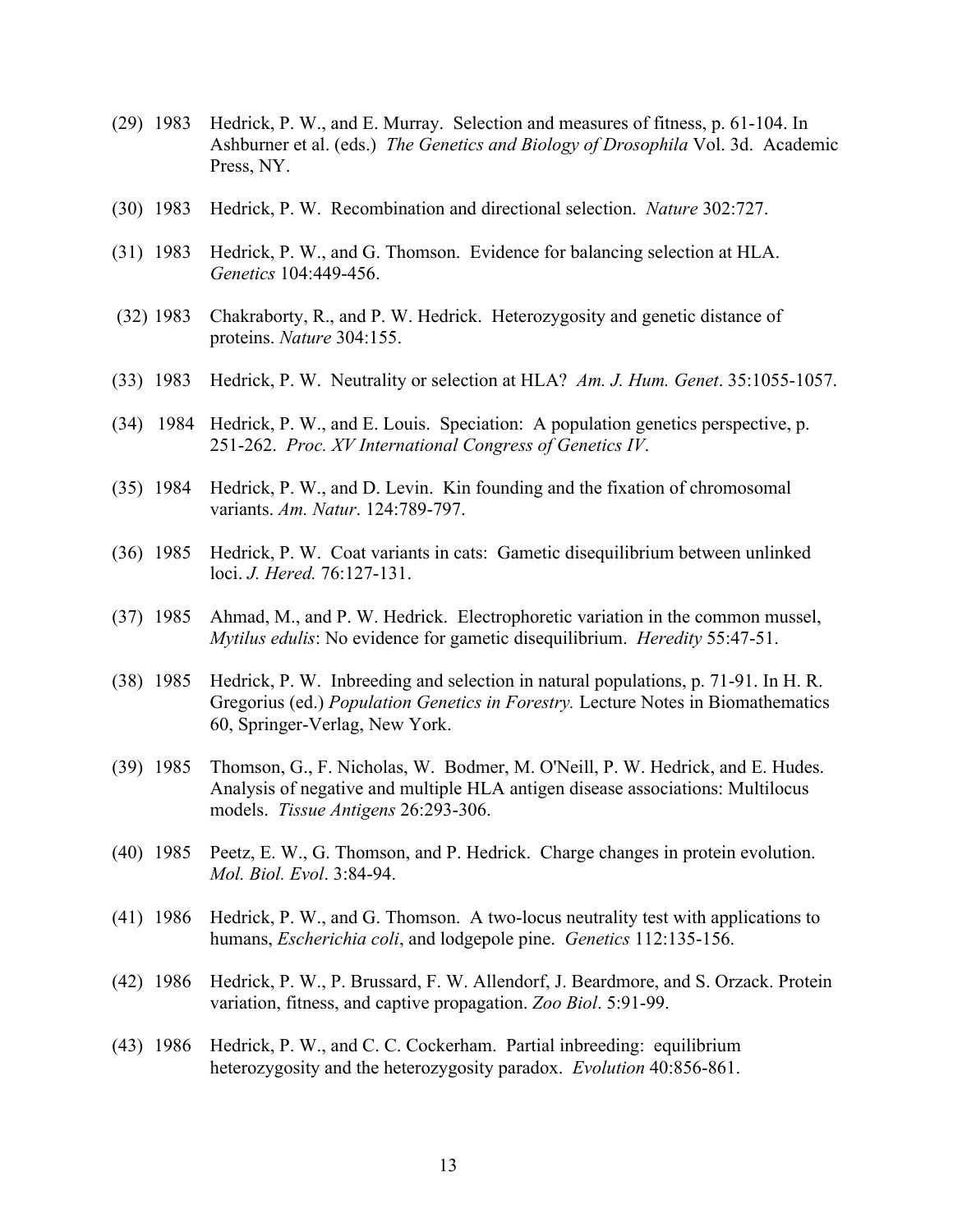- (44) 1986 Hedrick, P. W., G. Thomson, and W. Klitz. Evolutionary genetics: HLA as an exemplary system, p. 583-606. In Karlin and Nevo (eds.) *Evolutionary Processes and Theory*, Academic Press.
- (45) 1986 Hedrick, P. W. Average inbreeding or equilibrium inbreeding? *Am. J. Hum. Genet*. 38:965-970.
- (46) 1986 Hedrick, P. W. Genetic polymorphism in heterogeneous environments: A decade later. *Ann. Rev. Ecol. Syst.* 17:535-566.
- (47) 1987 Hedrick, P. W. Populations genetics of intragametophytic selfing. *Evolution* 41:137-144.
- (48) 1987 Hedrick, P. W. Estimation of the rate of partial inbreeding. *Heredity* 58:161-166.
- (49) 1987 Hedrick, P. W. Gametic disequilibrium in cats: epistasis is an unlikely cause. *J. Hered*. 78:204.
- (50) 1987 Hedrick, P. W. Genetic load and the mating system in homosporous ferns. *Evolution* 41:1282-1289.
- (51) 1987 Hedrick, P. W., G. Thomson and W. Klitz. Evolutionary genetics and HLA: Another classic example. *Biol. J. Linn. Soc*. 31:311-331.
- (52) 1987 Hedrick, P. W. Genetic disequilibrium measures: Proceed with caution. *Genetics* 117:331-341.
- (53) 1987 Hedrick, P. W. Genetic bottlenecks. *Science* 237:963.
- (54) 1988 Hedrick, P. W. HLA sharing, recurrent spontaneous abortion, and the genetic hypothesis. Ge*netics* 119:199-204.
- (55) 1988 Hedrick, P. W., and G. Thomson. Maternal-fetal interactions and the maintenance of histocompatibility polymorphism. *Genetics* 19:205-212.
- (56) 1988 Hedrick, P. W. Does segregation distortion influence gametic disequilibrium? *Genet. Res*. 52:237-242.
- (57) 1988 Hedrick, P. W. Genetic variation in Przewalski's horses. *J. Hered*. 79:401.
- (58) 1988 Hedrick, P. W. Letter to the editor*. Bull. Ecol. Soc. Amer*. 69:68.
- (59) 1988 Hedrick, P. W. Inference of recombinational hotspots using gametic disequilibrium values. *Heredity* 60:435-438.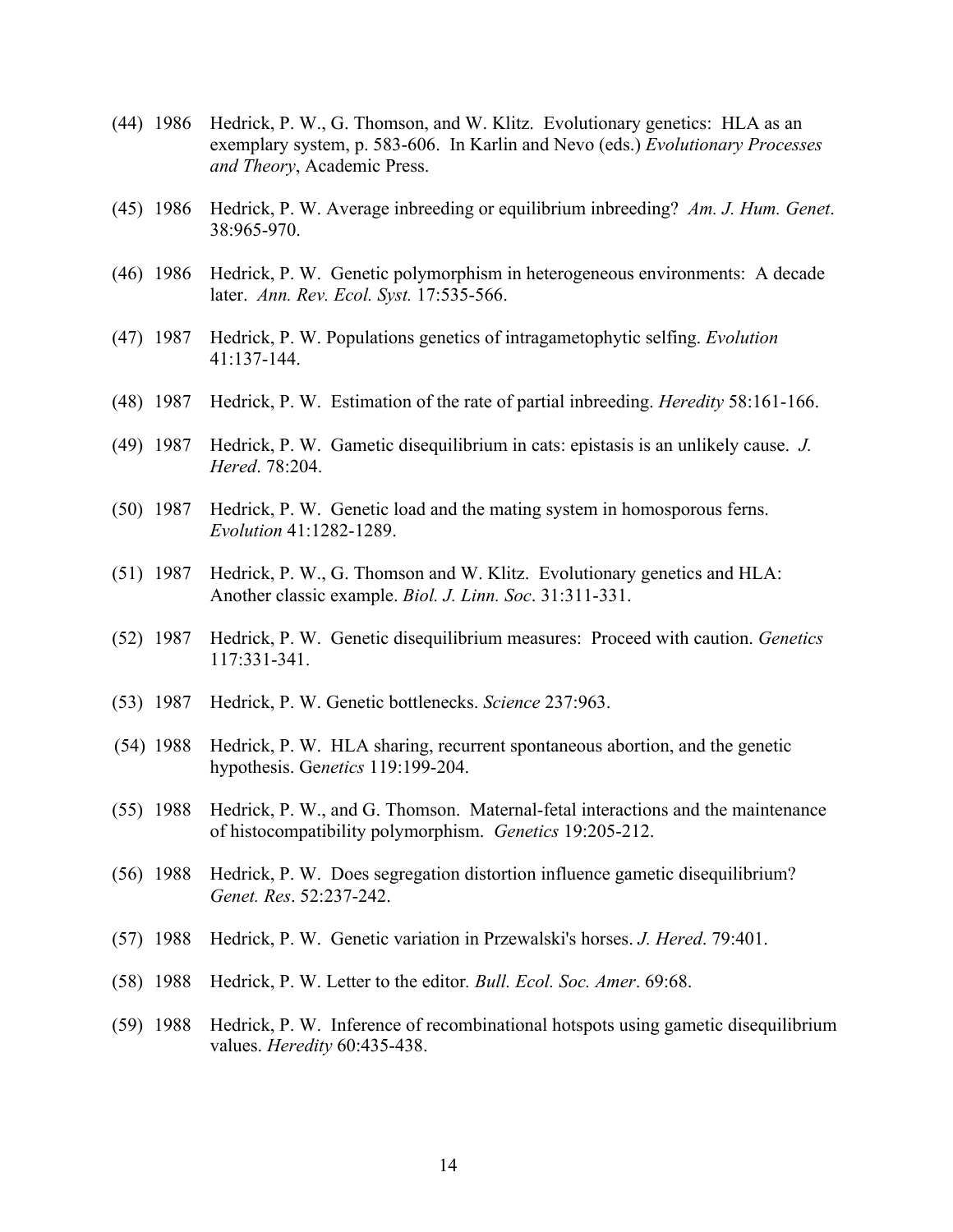- (60) 1989 Van Vuren, D., and P. W. Hedrick. Genetic conservation of feral populations of Livestock. *Cons. Biol*. 3:312-317.
- (61) 1989 Hedrick, P. W., M. S. Gaines and M. L. Johnson. Owl predation on small mammals. *Univ. Kansas Natural Hist. Occas. Papers*. 1-7.
- (62) 1989 Hedrick, P. W., and T. S. Whittam. Sex in diploids. *Science* 342:331.
- (63) 1990 Hedrick, P. W. Mating systems and evolutionary genetics, p. 83-115. In K. Wohrmann and S. Jain (eds.), *Population Biology*. Springer-Verlag.
- (64) 1990 Hedrick, P. W., and O. Muona. Linkage of viability genes to marker loci in selfing organisms. *Heredity* 64:67-72.
- (65) 1990 Hedrick, P. W., and K. Ritland. Gametic disequilibrium and multilocus estimation of selfing rates. *Heredity* 65:343-347.
- (66) 1990 Hedrick, P. W. Evolution at HLA: Possible explanations for the deficiency of homozygotes in two populations. *Hum. Hered*. 40:213-220.
- (67) 1990 Hedrick, P. W. Theoretical analysis of habitat selection and maintenance of genetic variation, p. 209-227. In J. S. F. Barker, W. T. Starmer and R. J. MacIntyre. *Ecological and Evolutionary Genetics of Drosophila*. Plenum Press, NY.
- (68) 1990 Hedrick, P. W. Genotypic-specific habitat selection: a new model and its application. *Heredity* 65:145-149.
- (69) 1990 Hedrick, P. W., J. S. F. Barker and T. Armstrong. Effect of adult experience on oviposition choice and short-distance attraction in *Drosophila buzzatii. J. Insect. Behav*. 3:689-697.
- (70) 1991 Hedrick, P. W., W. Klitz, W. P. Robinson, M. K. Kuhner and G. Thomson. Population genetics of HLA, p. 248-271 in R. Selander, A. Clark, and T. Whittam (eds.) *Molecular Evolution*. Sinauer Assoc., Sunderland, MA.
- (71) 1991 Miller, P. S., and P. W. Hedrick. The Ossabaw Island Swine at Pennsylvania State University. *Am . Minor Breeds Cons. News* 8 (2):1-3.
- (72) 1991 Hedrick, P. W., T. S. Whittam, and P. Parham. Heterozygosity at individual amino acid sites: extremely high levels for HLA-A and B genes. *Proc. Natl. Acad. Sci.* 88:5897-5901.
- (73) 1991 Hedrick, P. W., E. Hutchinson, and M. Mesler. Estimation of the self-fertilization rate and allelic frequencies in diploidized tetraploids. *Heredity* 67:259-264.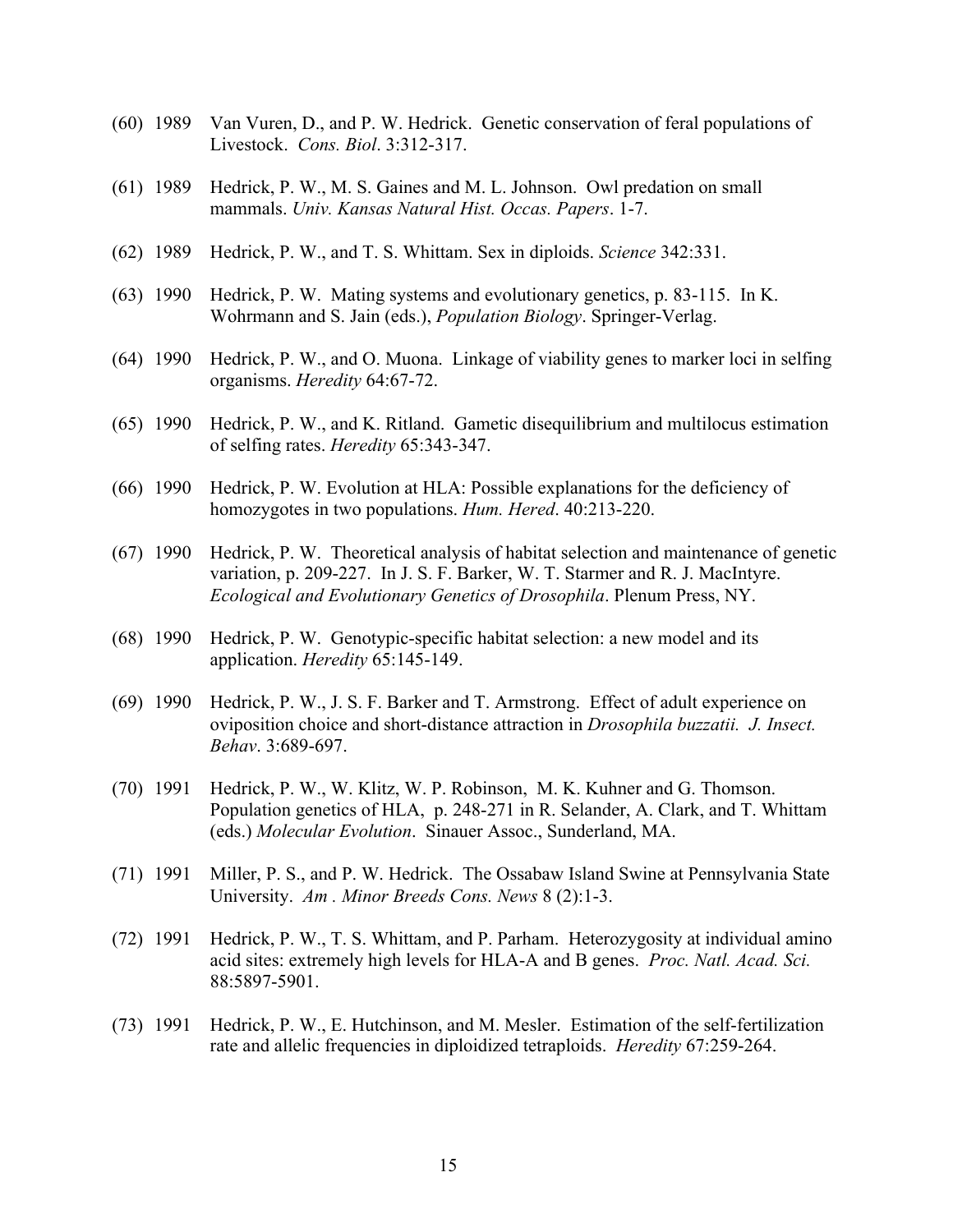- (74) 1991 Miller, P. S., and P. W. Hedrick. MHC polymorphism and the design of captive breeding programs: simple solutions are not the answer. *Cons. Biol*. 5:556-558.
- (75) 1991 Hedrick, P. W. Fertility, health, and consanguineous marriages. *Science* 254:454.
- (76) 1992 Hedrick, P. W., and P. S. Miller. Conservation genetics: theory and management of captive populations, p. 70-87. In O. T. Sandlund, K. Hindar, and A. H. D. Brown (eds.) *Conservation of Biodiversity for Sustainable Development*. Oxford University Press.
- (77) 1992 Hedrick, P. W., and P. S. Miller. Conservation genetics: techniques and fundamentals. *Ecol. Appl*. 2:30-46.
- (78) 1992 Hedrick, P. W. Genetic conservation in captive populations and endangered species, p. 47-68. In S. Jain and L. Botsford (eds.) *Applied Population Biology.* Kluwer Academic, Boston.
- (79) 1992 Hedrick, P. W., and C. Penedo. The Santa Cruz Island sheep: Initiation of a breed and its description, p. 180-185. In L. Alderson and I. Bodo (eds.) *Genetic Conservation of Domestic Livestock*. CAB International, Wallingford, U.K.
- (80) 1992 Hedrick, P. W. Female choice and variation in the major histocompatibility complex. *Genetics* 132: 575-581.
- (81) 1992 Hedrick, P. W. Population genetics: Shooting the RAPDs. *Nature* 355:679-680.
- (82) 1993 Hedrick, P. W. Sex-dependent habitat selection and genetic polymorphism. *Am. Natur*. 141: 491-500.
- (83) 1993 Miller, P. S., and P. W. Hedrick. Inbreeding and fitness in captive populations: lessons from Drosophila. Z*oo Biol*. 12: 333-351.
- (84) 1993 Miller, P. S., J. Glasner, and P. W. Hedrick. Inbreeding depression and malemating behavior in *Drosophila melanogaster. Genetica* 88:29-36.
- (85) 1993 Markow, T., P.W. Hedrick, K. Zuerlein, J. Danilovs, J. Martin, T. Vyvial, and C. Armstrong. HLA polymorphism in the Havasupai: Evidence for natural selection. *Am. J. Hum. Genet.* 53:943-952.
- (86) 1994 Hedrick, P. W., and P. S. Miller. Rare alleles, MHC, and captive breeding, p. 187- 204. In V. Loeschcke, S. K. Jain, and J. Tomiuk (eds.). *Conservation Genetics*. Birkhaeuser Verlag, Basel.
- (87) 1994 Hedrick, P. W. Evolutionary genetics of the major histocompatibility complex. *Am. Natur.* 143:945-964.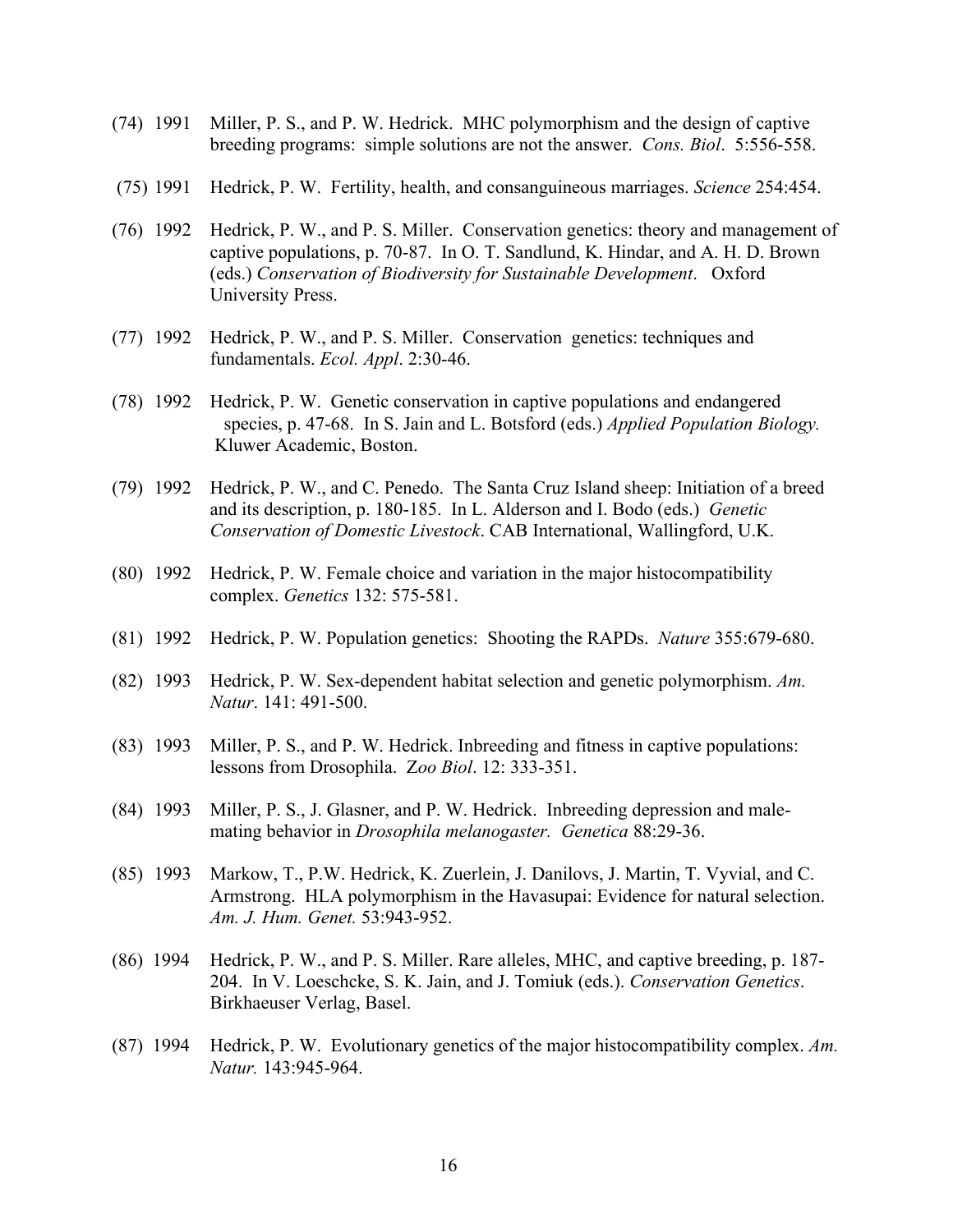- (88) 1994 Hedrick, P. W. Purging inbreeding depression. *Heredity* 73:363-372.
- (89) 1994 Weaver, R. F., and P. W. Hedrick. Heredity, p. 200-210. *World Book Encyclopedia*. Chicago.
- (90) 1994 Hedrick, P. W. (ed.). Endangered pacific salmonids. Cons. Biol. 8: 863-894.
- (91) 1994 Hedrick, P. W. Summary for population biology and conservation. p. 434-436. In T. Markow (ed.). *Developmental Instability: Its Origin and Evolutionary Implications*. Kluwer Academic Publ., Dordrecht, Netherlands.
- (92) 1995 Hedrick, P. W., D. Hedgecock, and S. Hamelberg. Estimation of effective population size in winter-run chinook salmon. *Cons. Biol.* 9:615-624.
- (93) 1995 Hedrick, P. W. Elephant seals and the estimation of a population bottleneck. *J*. *Hered*. 86:232-235.
- (94) 1995 Savolainen, O. and P.W. Hedrick. Heterozygosity and fitness: No association in Scots pine. *Genetics* 140:755-766.
- (95) 1995 Hedrick, P. W. Genetic polymorphism in a temporally varying environment: the effects of delayed germination or diapause. *Heredity* 75:164-170.
- (96) 1995 Hedrick, P. W. Gene flow and genetic restoration: the Florida panther as a case study. *Cons. Biol.* 9:996-1007.
- (97) 1995 Hedrick, P. W. Genetic evaluation of the three captive Mexican wolf lineages and consequent recommendations. Report of the Genetics Panel of the Mexican Wolf Recovery Team. United States Fish and Wildlife, Albuquerque, New Mexico.
- (98) 1996 Hedrick, P. W., and V. Loeschcke. MHC-dependent mate selection in humans? *Trends Evol. Ecol.* 11:24.
- (99) 1996 Hedrick, P. W. and E. King. Competition between *Drosophila melanogaster* and *Drosophila simulans*: The importance of the environment and genetics. *Oecologia* 108:72-78.
- (100) 1996 Hedrick, P. W. Conservation genetics and molecular techniques: A perspective, p. 459-477. In T. Smith and R. Wayne (eds.). Molecular genetic approaches in conservation. Oxford Univ. Press.
- (101) 1996 Hedrick, P. W. Genetics of metapopulations, p. 29-51. In D. McCullough (ed.) Metapopulations and wildlife conservation and management. Island Press, Washington, D. C.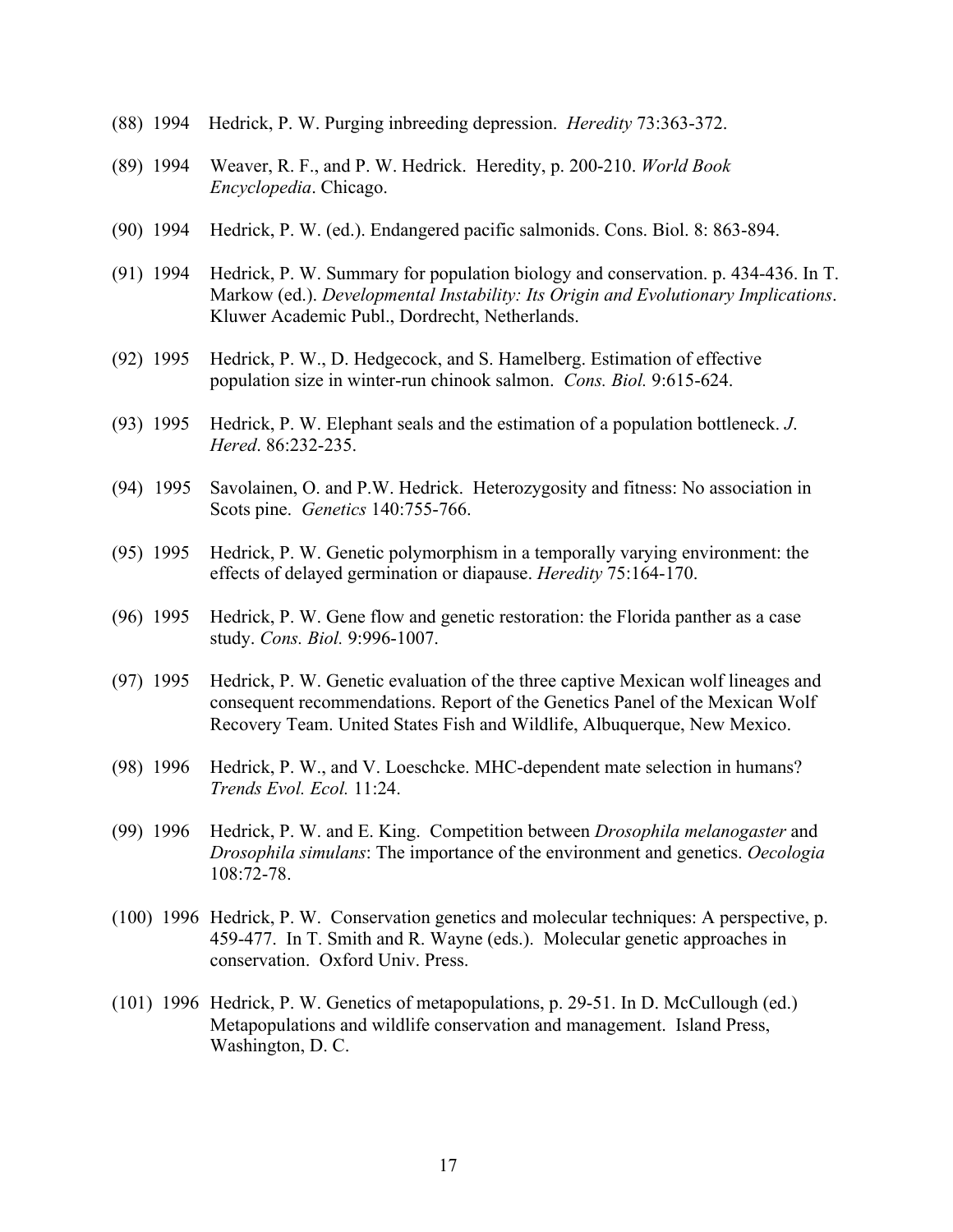- (102) 1996 Hedrick, P. W., R. C. Lacy, F. Allendorf, and M. Soule. Directions in conservation biology: comments on Caughley. *Cons. Biol*. 10:1312-1320.
- (103) 1996 Hedrick, P. W. Bottleneck(s) or metapopulations in cheetahs. *Cons. Biol.* 10:897- 899.
- (104) 1996 Hedrick, P. W., and O. Savolainen. Molecular and adaptive variation: a perspective for endangered plants, p. 92-102. In J. Machinski and D. Howard. (eds.) Southwestern Rare and Endangered Plants: Proceedings of the Second Conference. General Technical Report RM-GTR-283. Fort Collins, CO. USDA, Forest Service, Rocky Mountain Forestry and Range Experiment Station.
- (105) 1997 Hedrick, P. W., and M. Gilpin. Genetic effective size of a metapopulation, p. 165- 181. *Metapopulation Biology*. Academic Press, New York.
- (106) 1997 Boyce, W. M., P. W. Hedrick, N. E. Muggli-Crockett, M. C. T. Penedo, S. Kalinowski, and R. R. Ramey. Genetic variation of major histocompatibility complex and microsatellite loci: a comparison in bighorn sheep. *Genetics* 145:421- 433.
- (107) 1997 Sheffer, R., P. W. Hedrick, W. Minckley, and A. Velasco. Fitness in the endangered Gila topminnow. *Cons. Biol.* 11:162-171.
- (108) 1997 Hedrick, P. W., and J. D. Parker. Evolutionary genetics and genetic variation of haplodiploids and X-linked genes. *Ann. Rev. Ecol. Syst.* 28:55-83.
- (109) 1997 Hedrick, P. W., P. S. Miller, E. Greffen, and R. Wayne. Genetic evaluation of the three captive Mexican wolf lineages. *Zoo Biol.* 16:47-69.
- (110) 1997 Hedrick, P. W. 1997. Neutrality or selection? *Nature* 387:138.
- (111) 1997 Hedrick, P. W., and F. L. Black. HLA and mate selection in humans: no evidence in South Amerindians. *Am. J. Hum Genet.* 61:505-511.
- (112) 1997 Hedrick, P. W., and F. L. Black. 1997. Random mating and selection in families against homozygotes for HLA in South Amerindians. *Hereditas* 127:51-58.
- (113) 1997 Black, F. L., and Hedrick, P. W. Strong balancing selection at HLA: evidence from segregation in South American families. *Proc. Nat. Acad. Sci*. 94:12452-12456.
- (114) 1998 Sheffer, R. J., P. W. Hedrick and K. Shirley. No bilateral asymmetry in wild-caught endangered Gila topminnows. *Heredity* 80:214-217.
- (115) 1998 Hedrick, P. W., and K. Parker. MHC variation in the endangered Gila topminnow. *Evolution* 52:194-199.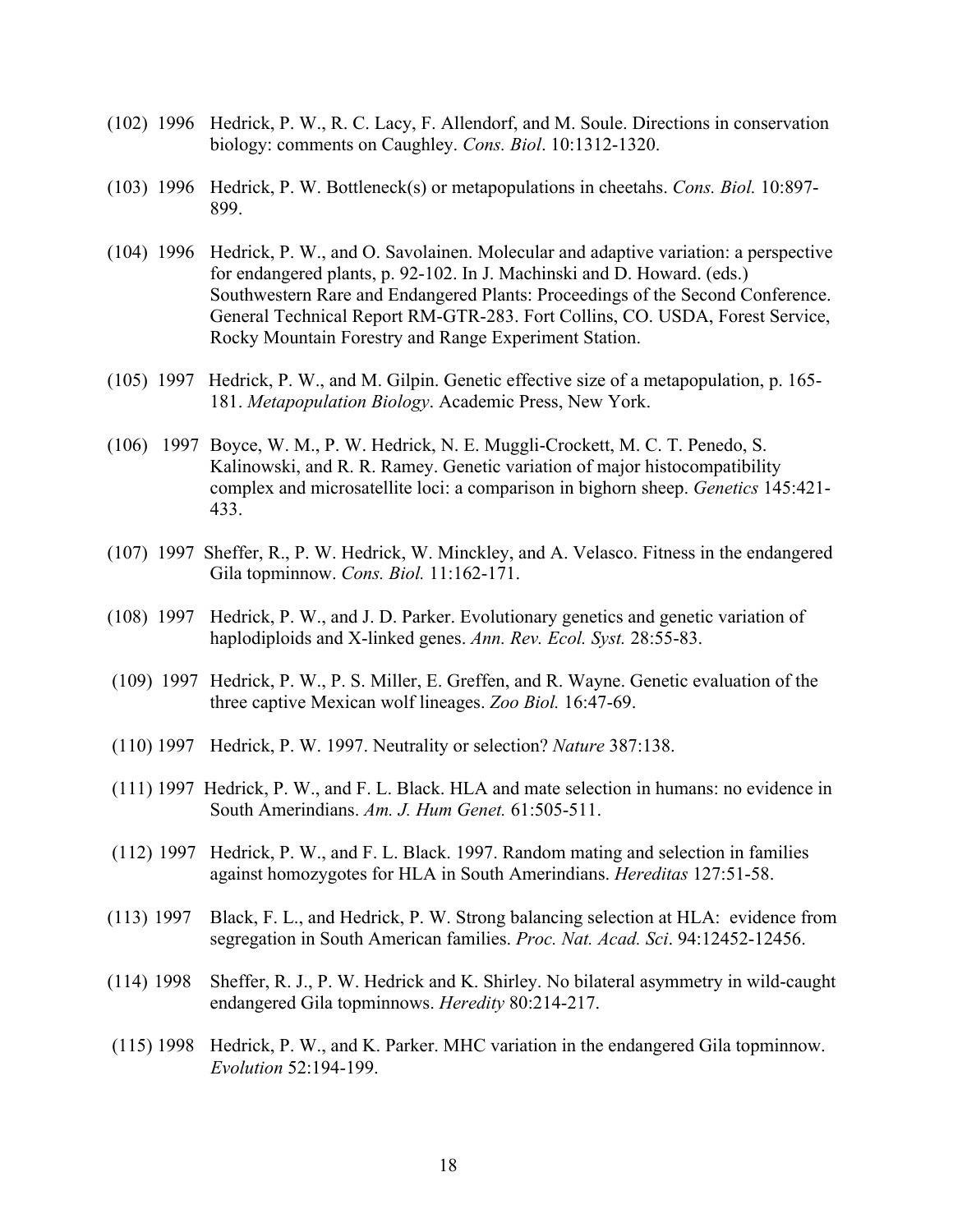- (116) 1998 Parker, K. M., K. Hughes, T. J. Kim, and P. W. Hedrick. Isolation and characterization of microsatellite loci from the Gila topminnow (*Poeciliopsis o. occidentalis*) and examination in guppies (*Poecilia reticulata*). *Molec. Ecol*. 7: 357- 363.
- (117) 1998 Hedrick, P. W. Maintenance of genetic variation: spatial selection and selffertilization. *Amer. Natur*.152:145-150.
- (118) 1998 Hedrick, P. W., and K. Parker. Corrigendum. *Evolution* 52:932.
- (119) 1998 Cardwell, T., R. S. Sheffer, and P. W. Hedrick. Genetic differences in male development time among populations of the endangered Gila topminnow. *J. Heredity* 89:353-355.
- (120) 1998 Kalinowski, S., and P. W. Hedrick. An improved method for estimating inbreeding depression in pedigrees*. Zoo. Biol*. 17:481-497.
- (121) 1998 Edwards, S. V., and P. W. Hedrick Evolution and ecology of MHC molecules: from genomics to sexual selection. *Trends Ecol. Evol*. 13:305-311.
- (122) 1998 Gutierrez-Espeleta, G. A., S. T. Kalinowski, and P. W. Hedrick. Genetic variation in desert bighorn sheep. *Desert Bighorn Council Proc*. 42:1-10.
- (123) 1999 Parker, K. M., R. J. Sheffer, and P. W. Hedrick. Molecular variation and evolutionarily significant units in the endangered Gila topminnow. *Cons. Biol*. 13:108-116.
- (124) 1999 Hedrick, P. W., O. Savolainen, and K. Karkkainen. Factors influencing the extent of inbreeding depression: an example from Scots pine. *Heredity* 82:441-450.
- (125)1999 Hedrick, P. W. Antagonistic pleiotropy and genetic polymorphism: a perspective *Heredity* 82:126-133.
- (126) 1999 Kim, T. J., K. M. Parker, and P. W. Hedrick. Major histocompatibility complex differentiation in Sacramento River Chinook salmon. *Genetics* 151:1115-1122.
- (127) 1999 Hedrick, P. W. Balancing selection and MHC. *Genetica* 104:207-214.
- (128) 1999 Hedrick, P. W., K. Parker, E. Miller, and P. Miller. Major histocompatibility complex variation in the endangered Przewalski's horse. *Genetics* 152:1701-1710.
- (129) 1999 Hedrick, P. W. Perspective: highly variable genetic loci and their interpretation in evolution and conservation. *Evolution* 53:313-318.
- (130) 1999 Sheffer, R. J., P. W. Hedrick, and A. L. Velasco. Testing for inbreeding and outbreeding depression in the endangered Gila topminnow. *Anim. Cons*. 2:121-129.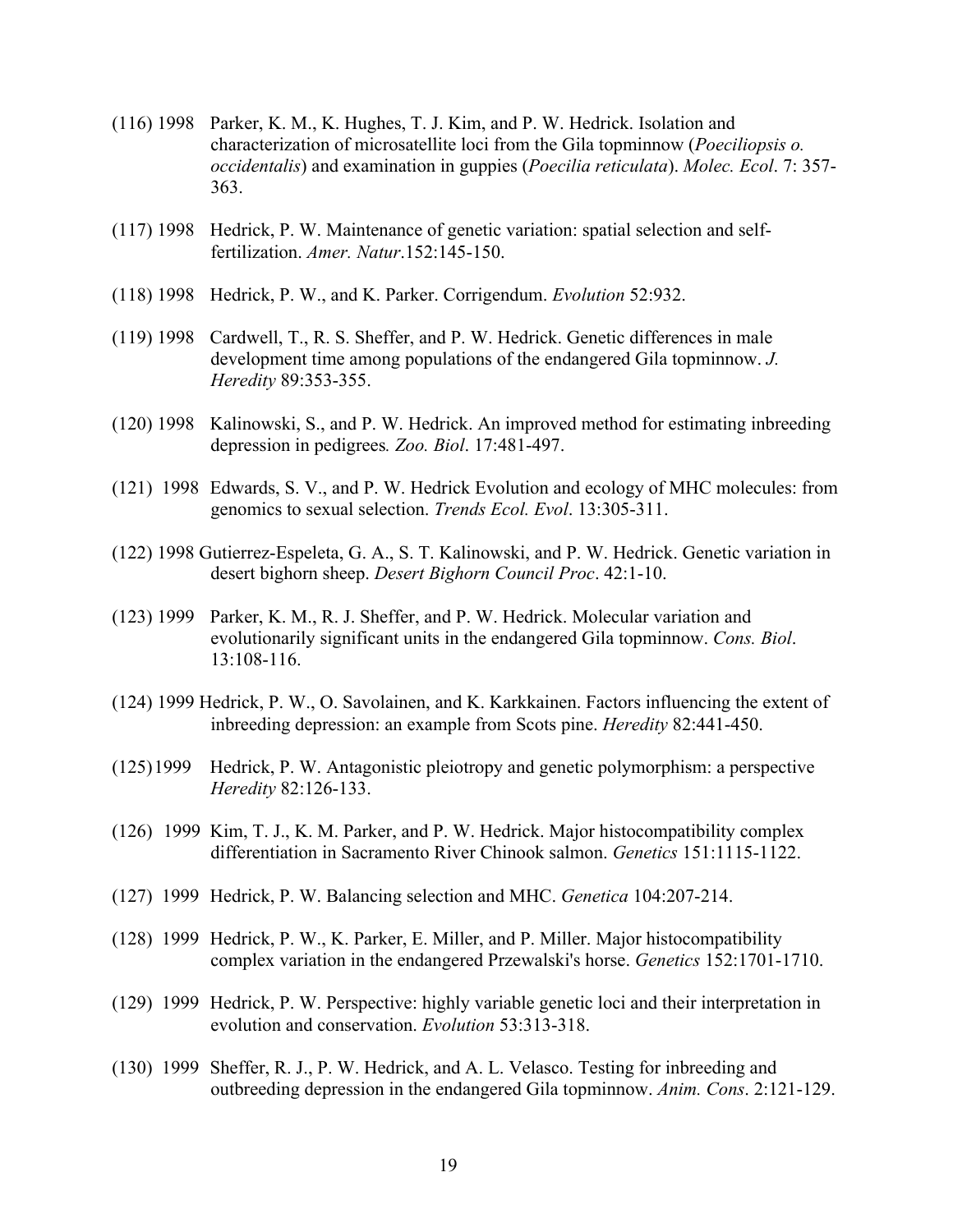- (131) 1999 Kalinowski, S. T., and P. W. Hedrick. Detecting inbreeding depression is difficult in captive endangered species. *Anim. Cons*. 2:131-136.
- (132) 1999 Kalinowski, S., P. W. Hedrick and P. S. Miller. No inbreeding depression observed in Mexican and red wolf captive breeding programs. *Cons. Biol*. 13:1371-1377.
- (133) 2000 Hedrick, P. W., and T. Kim. Genetics of complex polymorphisms: parasites and maintenance of MHC variation, p. 204-234. In R. Singh and C. Krimbas (eds.) *Evolutionary Genetics: From Molecules to Morphology.* Cambridge Univ. Press.
- (134) 2000 Hedrick, P. W., and T. Prout. Selection and genetic polymorphism: Introductory remarks, p. 143-145. In R. Singh and C. Krimbas (eds.) *Evolutionary Genetics: From Molecules to Morphology*. Cambridge Univ. Press.
- (135) 2000 Kalinowski, S., P. W. Hedrick and P. S. Miller. Inbreeding depression in the Speke's gazelle captive breeding program. *Cons. Biol*. 14:1375-1384.
- (136) 2000 Hedrick, P. W., T. E. Dowling, W. L. Minckley, B. D. DeMaris, and P. C. Marsh. Establishing a captive broodstock for an endangered species: Bonytail chub (*Gila elegans*) as a case study. *J. Hered* 91:35-39.
- (137) 2000 Hedrick, P.W., D. Hedgecock, S. Hamelberg, and S. J. Croci. The impact of supplementation in winter-run chinook salmon on effective population size. *J. Hered*. 91:112-116.
- (138) 2000 Gutierrez-Espeleta, G. A., S. T. Kalinowski, and P. W. Hedrick. Populations structure in desert bighorn sheep: Implications for conservation in Arizona, p. 227- 236. In A. Young and G. Clarke (eds.) *Genetics, Demography, and Viability of Fragmented Populations.* Cambridge Univ. Press.
- (139) 2000 Hedrick, P. W. Application of population genetics and molecular techniques to conservation, p. 113-125. In A Young and G. Clarke (eds.) *Genetics, Demography, and Viability of Fragmented Populations.* Cambridge Univ. Press.
- (140) 2000 Hedrick, P. W. Ten generic seminar questions. *Bull. Ecol. Soc. Amer.* 81:291-292.
- (141) 2000 Kumar, S., P. Hedrick, T. Dowling, and M. Stoneking. Linkage disequilibrium and human mtDNA recombination. *Science* 288:1931a.
- (142) 2000 Hedrick, P. W., and S. Kalinowski. Inbreeding depression and conservation biology. *Ann. Rev. Ecol. Syst*. 31:139-162.
- (143) 2000 Gutierrez-Espeleta, G. A., S. T. Kalinowski, W. M. Boyce, and P. W. Hedrick. Genetic variation and population structure in desert bighorn sheep: Implications for conservation. *Cons. Genet*. 1:3-15.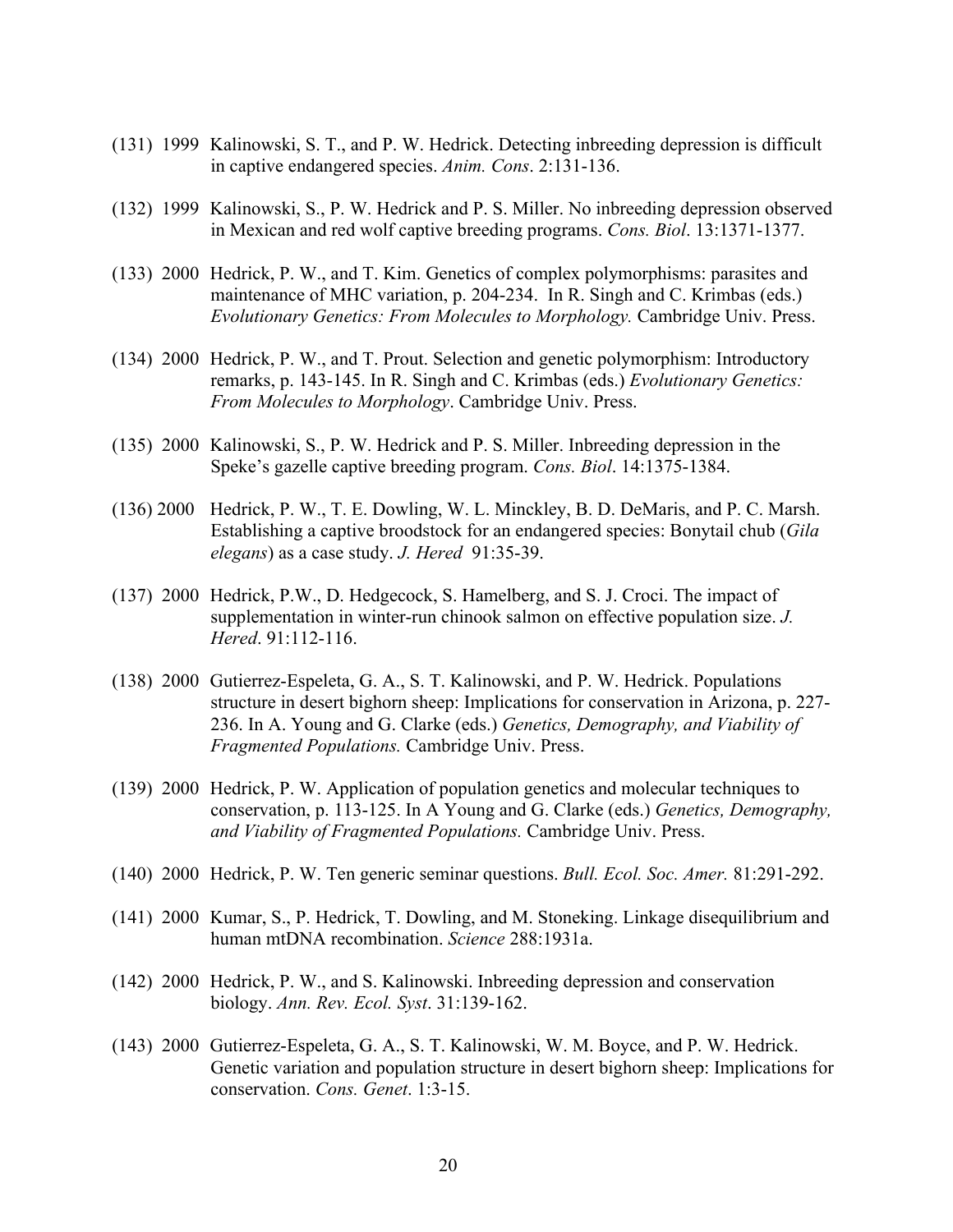- (144) 2000 Hedrick P. W. K. M Parker, G. Gutierrez-Espeleta, A. Rattink, and K. Lievers. Major histocompatibility complex variation in the Arabian oryx. *Evolution* 54:2145-2151.
- (145) 2000 Hedrick, P. W., V. K. Rashbrook, and D. Hedgecock. Effective population size in returning winter run chinook salmon. *Canad. J. Fish. Aquat.* 57:2368-2373.
- (146) 2000 Parker, J. D., and P. W. Hedrick. Gene flow and selection balance in haplodiploid social insects. *Heredity* 85:530-538.
- (147) 2000 Hedrick, P. W. R. Lee and K. M. Parker. Major histocompatibility complex (MHC) variation in the endangered Mexican wolf and related canids. *Heredity* 85:617-624.
- (148) 2001 Hedrick, P. W. Invasion of transgenes in salmon or other genetically modified organisms into natural populations. *Canad. J. Fish. Aquat. Sci.* 58: 841-844.
- (149) 2001 Hedrick, P. W., G. Gutierrez-Espeleta, and R. Lee. Founder effect in an island population of desert bighorn sheep. *Molec. Ecol.* 10:851-857.

.

(150) 2001 Hedrick, P. W., T. Kim, and K. Parker. Parasite resistance and genetic variation in the endangered Gila topminnow. *Anim. Cons*. 4:103-109

(151) 2001 Hedrick, P. W., K. M. Parker, and R. Lee. Using microsatellite and MHC variation to identify species, ESUs, and MUs in the endangered Sonoran topminnows. *Molec. Ecol*. 10:1399-1412.

- (152) 2001 Hedrick, P. W., R. Fredrickson, and H. Ellegren. Evaluation of  $d^2$ , a microsatellite measure of inbreeding, in wolves with known inbreeding. *Evolution* 55:1256-1260.
- (153) 2001 Gutierrez-Espeleta, G. A., P. W. Hedrick, S. T. Kalinowski, D. Garrigan, and W. M. Boyce. Is the decline of desert bighorn sheep from infectious disease the result of low MHC variation? *Heredity* 86: 439-50.
- (154) 2001 Cardwell, T. N., R. J. Sheffer, and P. W. Hedrick. MHC variation and tissue transplantation in fish. *J. Hered.* 92: 305-308.
- (155) 2001 Miller, P. S., and P. W. Hedrick. Purging of inbreeding depression and fitness decline in bottlenecked populations of *Drosophila melanogaster*. *J. Evol. Biol.* 14: 595-601.
- (156) 2001 Fredrickson, R., and P. W. Hedrick. Effects of captivity and inbreeding on body size in Mexican wolves. *Endangered Species Update* 18: 164-166.
- (157) 2001 Hedrick, P. W. Conservation genetics: where are we now? *Trends Ecol. Evol.* 16: 629-636.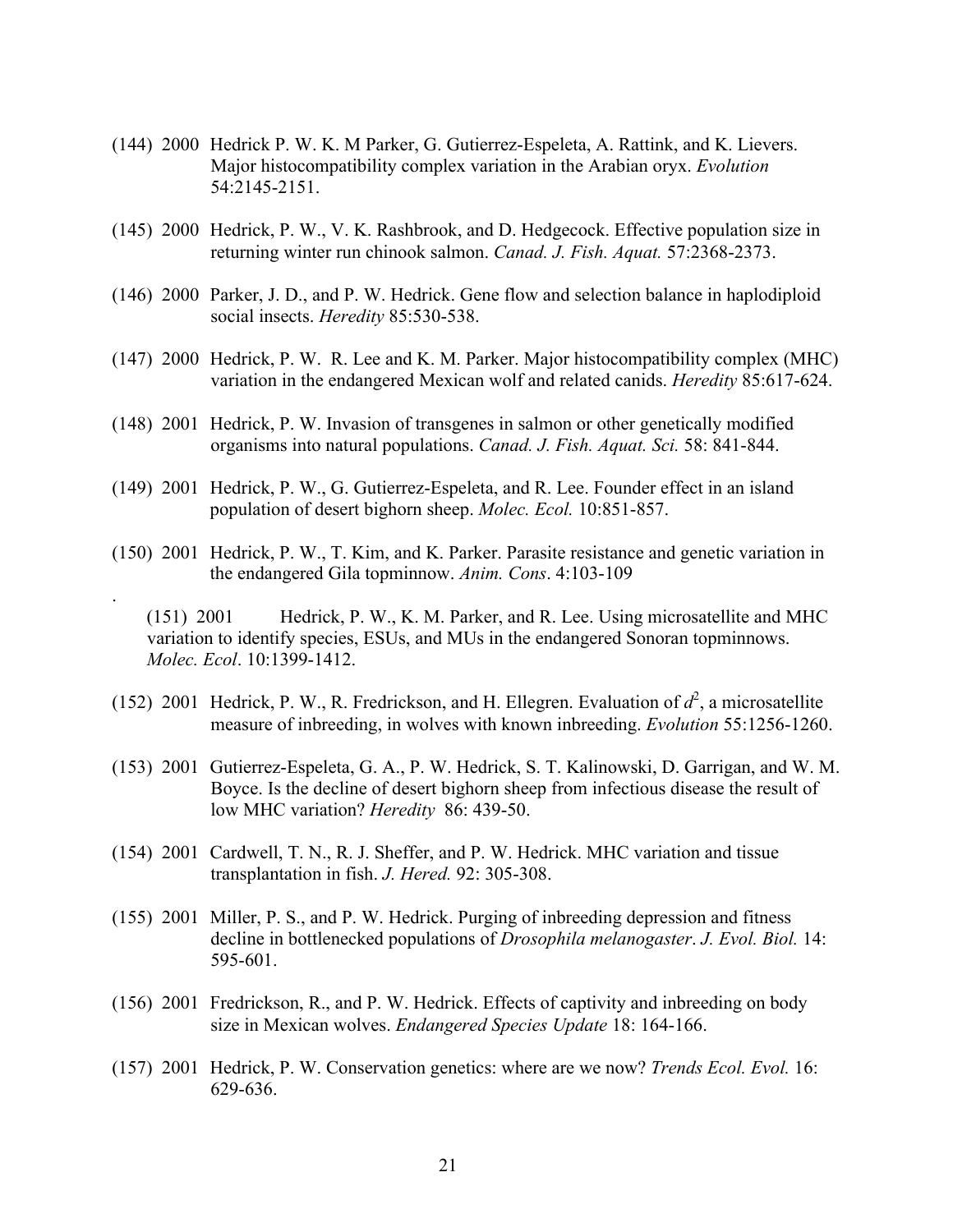(158) 2001 Garrigan, D., and P. W. Hedrick. Class I MHC polymorphism and evolution in endangered California Chinook and other Pacific salmon. *Immunogenetics* 53: 483-489.

- (159) 2001 Hedrick, P. W. Evolutionary conservation biology, p. 371-383. In C. W. Fox, D. A. Roff, and D. J. Fairbanks. (eds.) *Evolutionary Ecology: Synthesis and Perspectives*. Oxford Univ. Press.
- (160) 2001 Kalinowski, S. and P. W. Hedrick. Inbreeding depression in captive bighorn sheep. *Anim. Cons*. 4:319-324.
- (161) 2001 Hedrick, P. W., and S. Kumar. Mutation and linkage disequilibrium in human mtDNA. *Europ. J. Hum. Genet.* 9: 969-972.

(162) 2001 Kalinowski, S., and P. W. Hedrick. Estimation of gametic disequilibrium for loci with multiple alleles: basic approach and an application using data from bighorn sheep. *Heredity* 87: 698-708.

- (163) 2002 Hedrick, P. W. Application of molecular genetics to managing endangered species pp. 367-387. In D. R. McCullough and S. R. Beissinger (eds.). *Population Viability Analysis: Assessing Models for Recovering Endangered Species.* Univ. Chicago Press, Chicago, IL.
- (164) 2002 Fredrickson, R. J., and P. W. Hedrick. Body size in endangered Mexican wolves: effects of captivity, inbreeding, and cross-lineage matings. *Anim. Cons.* 5:39-43.
	- (165) 2002 Hedrick, P. W. Lethals in finite populations. *Evolutio*n 56:654-657.

(166) 2002 Arkush, K. D., A. R. Giese, H. L. Mendonca, A. M McBride, G. D. Marty, and P. W. Hedrick. Resistance to three pathogens in the endangered winter-run Chinook salmon: effects of inbreeding and MHC genotypes. *Canad. J. Fish. Aquat. Sci*. 59:966-975.

(167) 2002 Hedrick, P. W., R. N. Lee, and D. Garrigan. MHC variation in red wolves: evidence for ancestry from coyotes and balancing selection. *Molec. Ecol*. 11: 1905-1913.

(168) 2002 Hedrick, P. W. Pathogen resistance and genetic variation at MHC loci. *Evolution* 56:1902-1908.

(169) 2003 Hedrick, P. W. The major histocompatibility complex (MHC) in declining populations: an example of adaptive variation, pp 97-113. In W. V. Holt, A. R. Pickard, J. C. Rodger, and D. E. Wildt (eds.) *Reproduction Science and Integrated Conservation*, Cambridge Univ. Press, Cambridge, UK.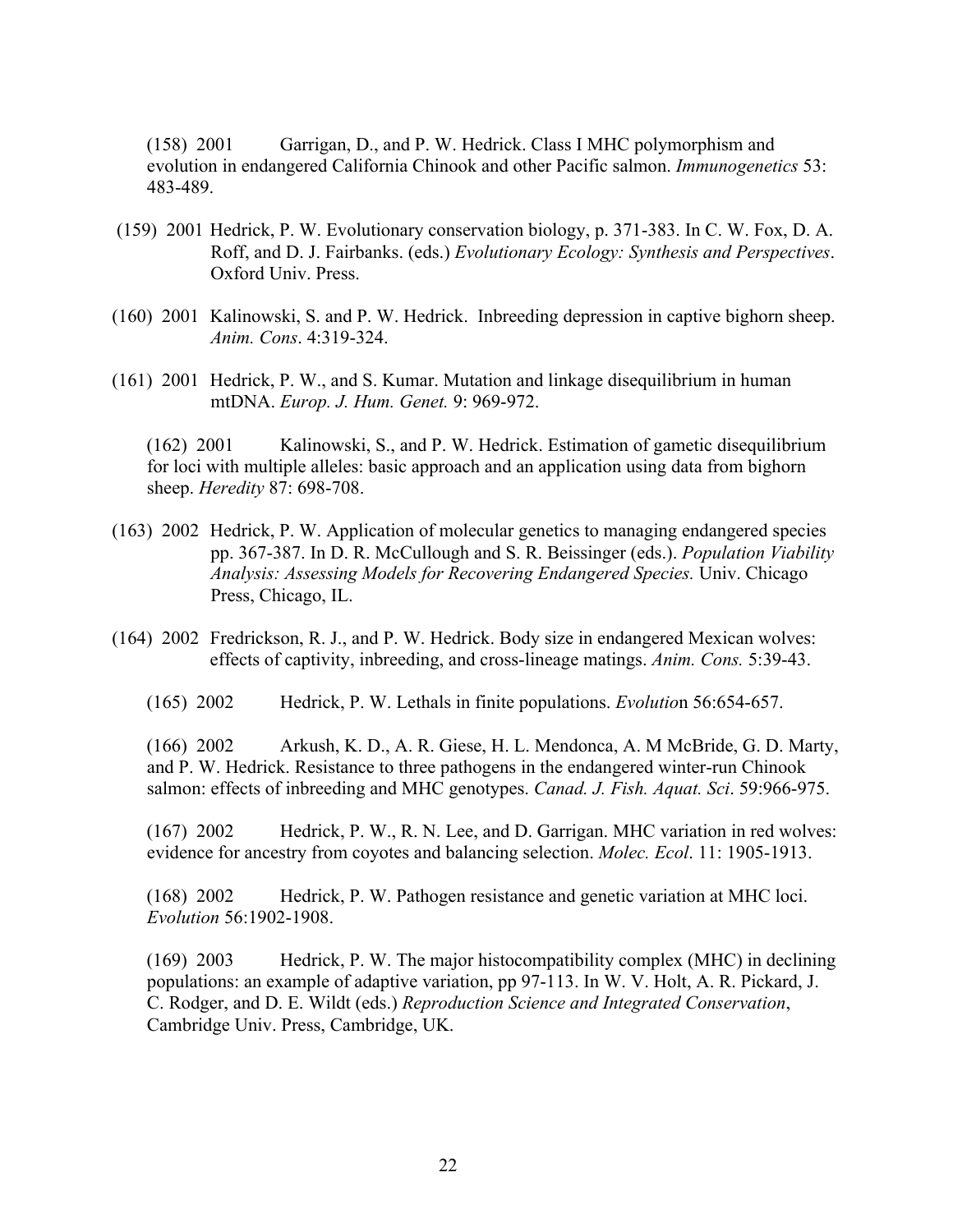(170) 2003 Minckley, W. L., P. C. Marsh, J. E. Deacon, T. E. Dowling, P. W. Hedrick, W. J. Matthews, and G. Mueller. A conservation plan for native fishes of the lower Colorado River. *Bioscience* 53:219-234.

(171) 2003 Hedrick, P. W. Hopi Indians, "cultural selection", and albinism. *Amer. J. Phys. Anthrop.* 121:151-156.

(172) 2003 Garrigan, D., and P. W. Hedrick. Perspective: Detecting adaptive molecular evolution, lessons from the MHC. *Evolution* 57:1707-1722.

(173) 2003 Hedrick, P. W. A heterozygote advantage. *Science* 302:57.

(174) 2003 Giese, A., and P. W. Hedrick. Genetic variation and resistance to a bacterial infection in the endangered Gila topminnow. *Anim. Cons*. 6:369-377.

(175) 2003 Hurt, C. R., and P. W. Hedrick. Initial stages of reproductive isolation in two species of the endangered Sonoran topminnow. *Evolution* 57:2835-2841.

(176) 2003 Hedrick, P. W., R. N. Lee, and C. Buchanan. Canine parvovirus, canine distemper, and MHC genetic variation in Mexican wolves. *J. Wild. Dis*. 39:909-913.

(177) 2004 Hedrick, P. W. Conservation biology: The impact of population biology and a current perspective, p. 347-365. In *The Evolution of Population Biology – Modern Synthesis*. R. Singh and M. Uyenoyama (eds.). Cambridge Univ. Press, Cambridge.

 (178) 2004 Weaver, R. F., and P. W. Hedrick. Heredity, p. 200-210. *World Book Encyclopedia*, Volume 9 (H). World Book Inc., Chicago.

(179) 2004 Hedrick, P. W. Estimation of relative fitnesses from relative risk data and the predicted future of hemoglobin alleles *S* and *C*. *J. Evol. Biol.* 17:221-224.

(180) 2004 Hurt, C., S. Stears-Ellis, K. Hughes, and P. W. Hedrick. Mating behavior in the endangered Sonoran topminnow: speciation in action. *Anim. Behav*. 67:343-351.

(181) 2004 Hedrick, P. W. Comment on "Parasite Selection for Immunogenetic Optimality." *Science* 303:957a.

(182) 2004 Hedrick, P. W. Recent developments in conservation genetics. *Fores. Ecol. Manag*. 197:3-19.

(183) 2004 Hedrick, P. W. Foxy MHC selection story. *Heredity* 93:237-238.

(184) 2004 Hurt, C., and P. W. Hedrick. Conservation genetics in aquatic species. *Aquatic Sciences* 66:402-413.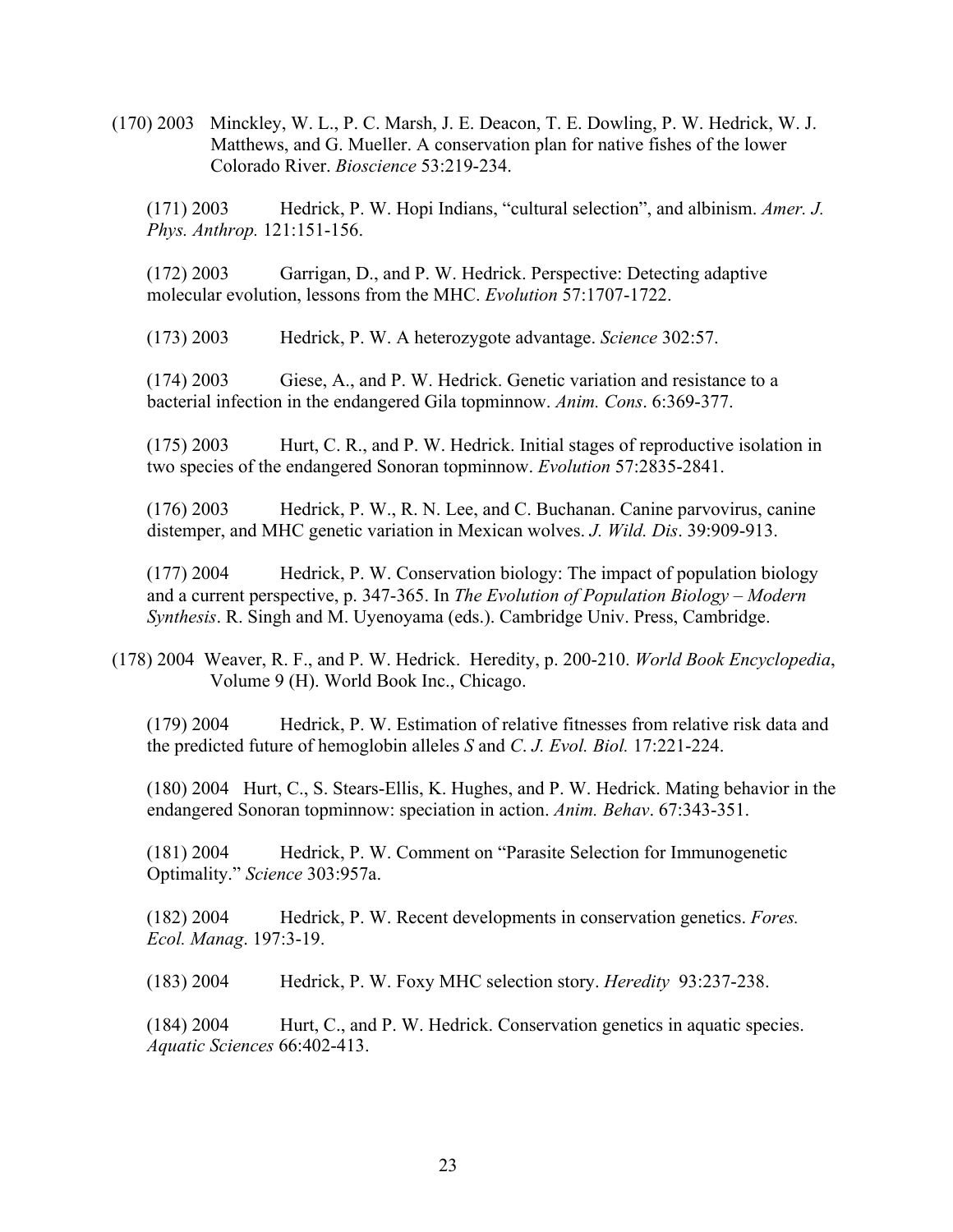(185) 2005 Hedrick, P.W. "Genetic restoration": a more comprehensive perspective than "genetic rescue." *Trends Ecol. Evol*. 20:109.

(186) 2005 Hedrick, P. W., and L. Waits. What ancient DNA tells us. *Heredity* 94:463-464.

(187) 2005 Hedrick, P. W. Large variance in reproductive success and the *Ne*/*N* ratio. *Evolution* 59:1596-1599.

(188) 2005 Hedrick, P. W. A standardized genetic differentiation measure. *Evolution* 59: 1633-1638.

(189) 2005 Hurt, C. R., M. Farzin, and P. W. Hedrick. Premating, not postmating, barriers drive genetic dynamics in experimental hybrid populations of the endangered Sonoran topminnow. *Genetics* 171:655-662.

(190) 2006 Hedrick, P. W., J. Gadau, and R. Page. Genetic sex determination and extinction. *Trends Ecol. Evol*. 21:55-57.

- (191) 2006 Bedoya, G., P. Montoya, J. Garcia, I. Soto, S. Bourgeois, L. Carvajal, D. Labuda, V. Alvarez, J. Ospina, P. W. Hedrick and A. Ruiz-Linares. Admixture dynamics in Hispanics: a shift in the nuclear genetic ancestry of a South American population isolate. *Proc. Nat. Acad. Sci. USA*. 103:7234-7239.
- (192) 2006 Hedrick, P. W., and B. C. Verrelli. "Ground truth" for selection on *CCR5-*Δ*32*. *Trends Genet*. 22:293-296.
- (193) 2006 Hedrick, P. W., R. N. Lee, and C. R. Hurt. The endangered Sonoran topminnow: Examination of species and ESUs using three mtDNA genes. *Cons. Genet.* 7:483- 492.

(194) 2006 Fredrickson, R. J., and P. W. Hedrick. Dynamics of hybridization in red wolves. *Cons. Biol*. 20:1272-1283.

- (195) 2006 Hedrick, P. W. Genetic polymorphism in heterogeneous environments: The age of genomics. *Ann. Rev. Ecol. Evol. Syst.* 37:67-93.
- (196) 2007 Hedrick, P. W. Balancing selection. *Curr. Biol*. 17: R230 R231.
- (197) 2007 Hedrick, P. W. Cycling selection for litter size in arctic foxes. *Heredity* 98:339.
- (198) 2007 Hedrick, P. W. Sex: differences in mutation, recombination, selection, gene flow, and genetic drift. *Evolution* 61:2750-2771.
- (199) 2007 Fredrickson, R. J., P. Siminski, M. Woolf, and P. W. Hedrick. Genetic rescue and inbreeding depression in Mexican wolves. *Proc. R. Soc. B* 274:2365-2371.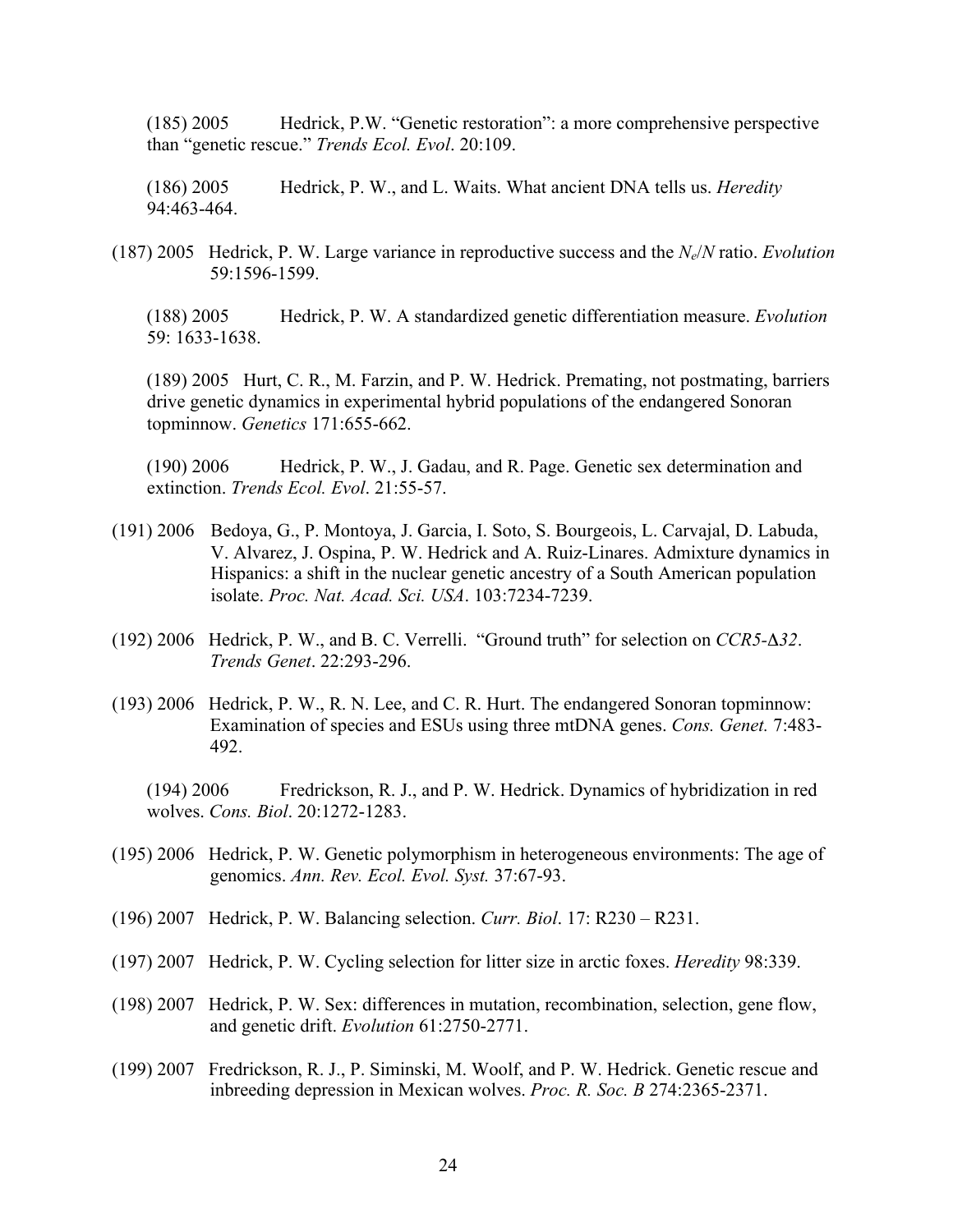- (200) 2007 Hedrick, P. W. Virgin birth, genetic variation, and inbreeding. *Biol. Lett*. 3:715-716.
- (201) 2008 Hedrick, P. W., and R. J. Fredrickson. Captive breeding and the reintroduction of Mexican and red wolves. *Molec. Ecol*. 17:344-350.
- (202) 2008 Culver, M., P. W. Hedrick, K. Murphy, S. O'Brien, and M. G. Hornocker. Estimation of the bottleneck size in Florida panthers. *Anim. Cons*. 11:104-111.
- (203) 2008 Hedrick, P. W. East Asian ancestry in Polynesians. *Amer. J. Hum. Genet*. 83:139- 140.
- (204) 2009 González-Suárez, M., R. Flatz, D. Aurioles-Gamboa, P. W. Hedrick, and L. R. Gerber. Isolation by distance among California sea lion populations in Mexico: redefining management stocks. *Molec. Ecol*. 18:1088-1099.
- (205) 2009 Hedrick, P. W. Conservation genetics and North American bison (*Bison bison*). *J. Hered*. 100:411-420.
- (206) 2009 Hedrick, P. W. Neutral, detrimental, and adaptive variation in conservation genetics, p. 41-57. In *Conservation Genetics in the Age of Genomics.* G. Amato, R. DeSalle, O. A. Ryder, and H. C. Rosenbaum (eds.). Columbia Univ. Press, New York.
- (207) 2009 Hedrick, P. W. Population genetics and ecology, p. 109 116. In *Guide to Ecology*. S. Levin (ed.). Princeton Univ. Press, Princeton.
- (208) 2009 Hedrick, P. W. Wolf of a different colour. *Heredity* 103:435-436.
- (209) 2010 Hedrick, P. W., and R. J. Fredrickson. Genetic rescue: guidelines and examples from Mexican wolves and Florida panthers. *Cons. Genet*. 11:615-626.
- (210) 2010 Ooborg, O., R. Bijlsma, V. Loeschcke, C. Pertoldi, and P. W. Hedrick. Conservation genetics in transition to conservation genomics. *Trend Genet*. 26:177-187.
- (211) 2010 Hedrick, P. W., and D. Hedgecock. A simple genetic model for oyster sex determination. *J. Hered*. 101:602-611.
- (212) 2010 Hedrick, P. W. Cattle ancestry in bison: explanations for higher mtDNA than autosomal ancestry. *Molec. Ecol*. 19:3328-3335.
- (213) 2010 Hedrick, P. W. Genetic future for Florida panthers. *Science* 330:1744.
- (214) 2011 Meirmans, P. G., and P. W. Hedrick. Assessing population structure:  $F_{ST}$  and related measures. *Molec. Ecol. Res*. 11:5-18.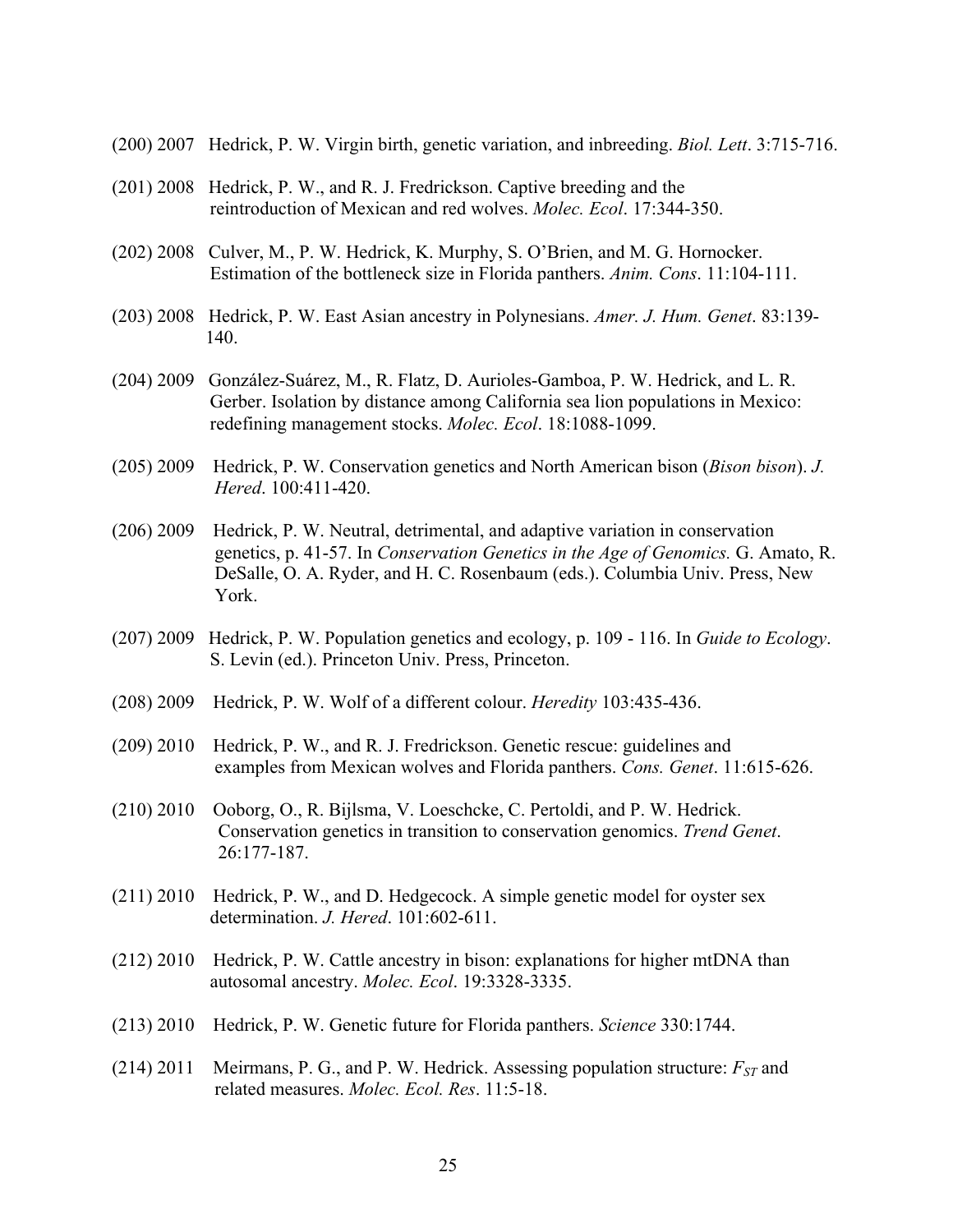- (215) 2011 Hedrick, P. W., and L. Andersson. Are dogs genetically special? *Heredity* 106:712- 713.
- (216) 2011 Adams, J., L. M. Vucetich, P. W. Hedrick, R. O. Peterson, and J. A. Vucetich. Genetic rescue and genomic sweep of the wolves of Isle Royale. *Proc. Roy Soc. Biol.* 278:3336-3344.
- (217) 2011 Wayne, R. and P. Hedrick. Wolf conservation in the American west: Lessons to be learned. *Heredity* 107:16-19.
- (218) 2011 Hedrick, P. W. Selection and mutation for  $\alpha$ -thalassemia in non-malarial and malarial environments. *Ann. Hum. Genet*. 75:468-474.
- (219) 2011 Hedrick, P. W. Population genetics of malaria resistance in humans. *Heredity* 107:283-304.
- (220) 2011 Hedrick, P. W. Rapid decrease in horn size of bighorn sheep: environmental decline, inbreeding depression, or evolutionary response to trophy hunting. *J. Hered.* 102:770-781.
- (221) 2011 Hedrick, P. W., J. R. Adams, and J. A. Vucetich. Reevaluating and broadening the definition of genetic rescue. *Cons. Biol*. 25:1069-1070.
- (222) 2012 Hedrick, P. W., and K. Ritland. Population genetics and the white-phased "Kermode" or "Spirit" black bears. *Evolution* 66:305-313.
- (223) 2012 Hedrick, P. W. Reversing mother's curse revisited. *Evolution* 66:612-616.
- (224) 2012 Halbert, N. D., P. J. P. Gogan, P. W. Hedrick, L. Wahl, and J. N. Derr. Genetic population substructure in bison in Yellowstone National Park. *J. Hered*. 103:360- 370.
- (225) 2012 M. Saltzgiver, E. J. Heist, and P. W. Hedrick. Evaluating effective population size in a captive population: The general approach and a case study in pallid sturgeon (*Scaphirhynchus albus*). *Cons. Genet.* 13:1381-1391.
- (226) 2012 Klitz, W., P. W. Hedrick, and E. Louis. New reservoirs of HLA alleles: Pools of rare variants enhance immune defense. *Trends Genet*. 28:480-486.
- (227) 2012 Hedrick, P. W. Letter to the Editor: Inbreeding or Population Structure? *J. Anim. Sci*. 90:3323-3324.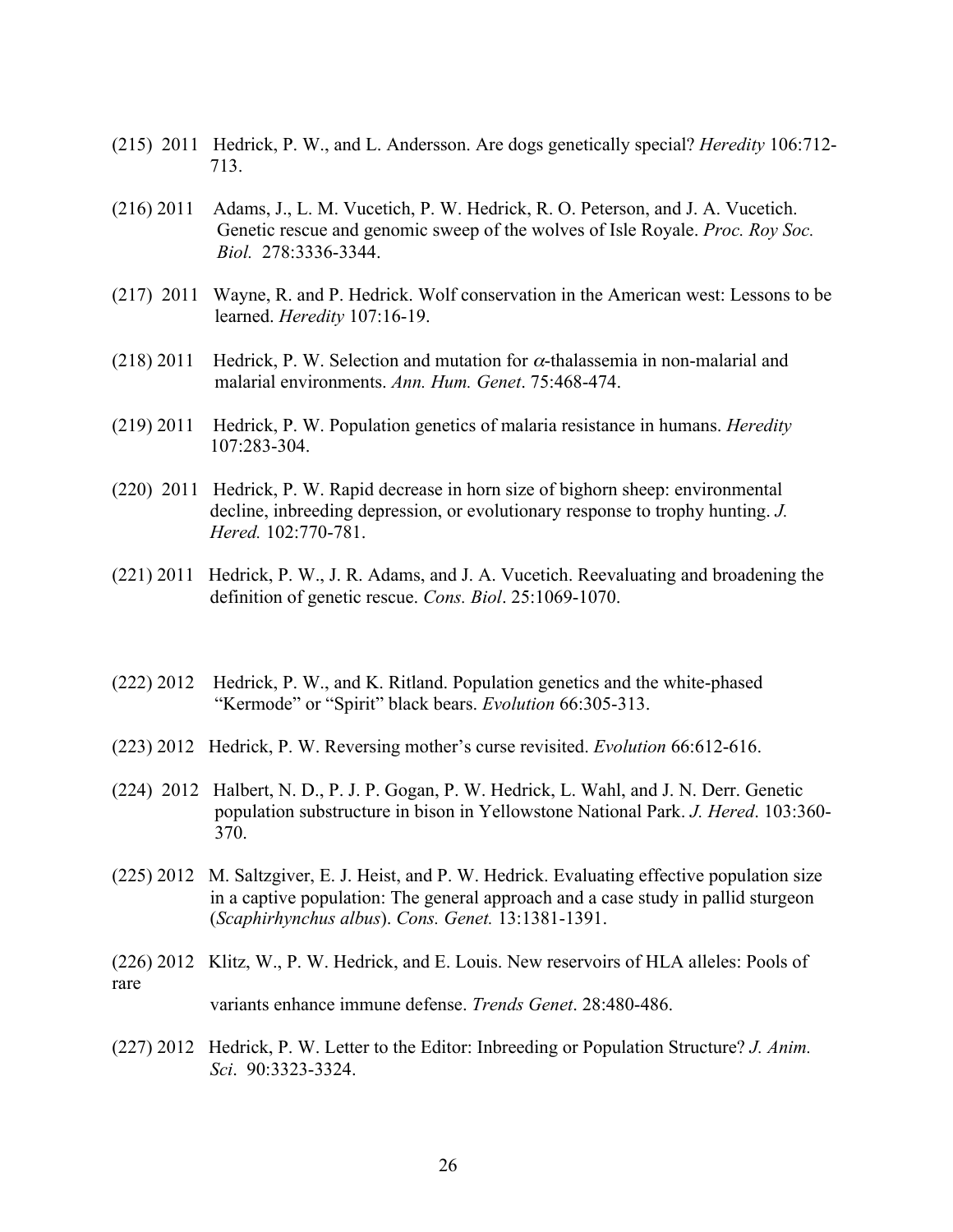- (228) 2012 Hedrick, P. W., R. Lee, and C. R. Hurt. Genetic evaluation of captive populations of endangered species and merging of populations: Gila topminnows as an example. *J. Hered.* 103:651-660.
- (229) 2012 Halbert, N. D., P. J. P. Gogan, P. W. Hedrick, J. M. Wahl, and J. N. Derr. Yellowstone bison genetics – let us move forward. *J. Hered*. 103:754-755.
- (230) 2012 Hedrick, P. W. What is the evidence for heterozygote advantage selection? *Trends Ecol. Evol*. 27:698-704.
- (231) 2012 Derr, J. N., P. W. Hedrick, N. D. Halbert, L. Plough, L. Dobson, D. L. Hunter, N. D. Cohen, and D. Hedgecock. Phenotypic effects of cattle mitochondrial DNA in American bison. *Cons. Biol*. 26:1130-1136.
- (232) 2012 Hedrick, P. W., and C. R. Hurt. Conservation genetics and evolution in an endangered species: research in Sonoran topminnows. *Evol. Applic*. 5:806-819.
- (233) 2012 Hedrick, P. W. Resistance to malaria in humans: the impact of strong, recent selection. *Malaria J*. 11:349 (1-7).
- (234) 2012 Hedrick, P. W. Inbreeding and conservation in Navajo-Churro sheep. *Catch Pen*, December (Winter), p. 4-7.
- (235) 2013 Hedrick, P. W. Coat color in mouse populations selected for weight gain: support for hitchhiking not pleiotropy. *Gen. Res*. 95:4-13.
- (236) 2013 Hedrick, P. W. Inbreeding in sheep or erroneous calculation? *J. Hered*. 104:298- 299.
- (237) 2013 Hedrick, P. W. Killing mountain lions in Aravaipa Canyon. *Canyon Echo* (Grand Canyon Chapter, Sierra Club). Spring, p. 9.
- (238) 2013 Hedrick, P. W. Genetic drift. In *Guide to Evolution*. J. Losos (ed.) Princeton Univ. Press, Princeton. (in press).
- (239) 2013 Hedrick, P. W. Conservation genetics and the persistence and translocation of small populations: bighorn sheep populations as examples. *Anim. Cons.* (in press).
- (240) 2013 Hedrick, P. W. Adaptive introgression in animals. *Molec. Ecol*. (in press).
- (241) 2013 Hedrick, P. W., F. W. Allendorf, and C. S. Baker. Estimation of male gene flow from estimates of nuclear and female gene flow. *J. Hered*. (in press).
- (242) 2013 Hedrick, P. W., and J. D. Wehausen. Desert bighorn sheep: changes in genetic variation over time and the impact of merging population. *J. Fish Wildlife Manag.*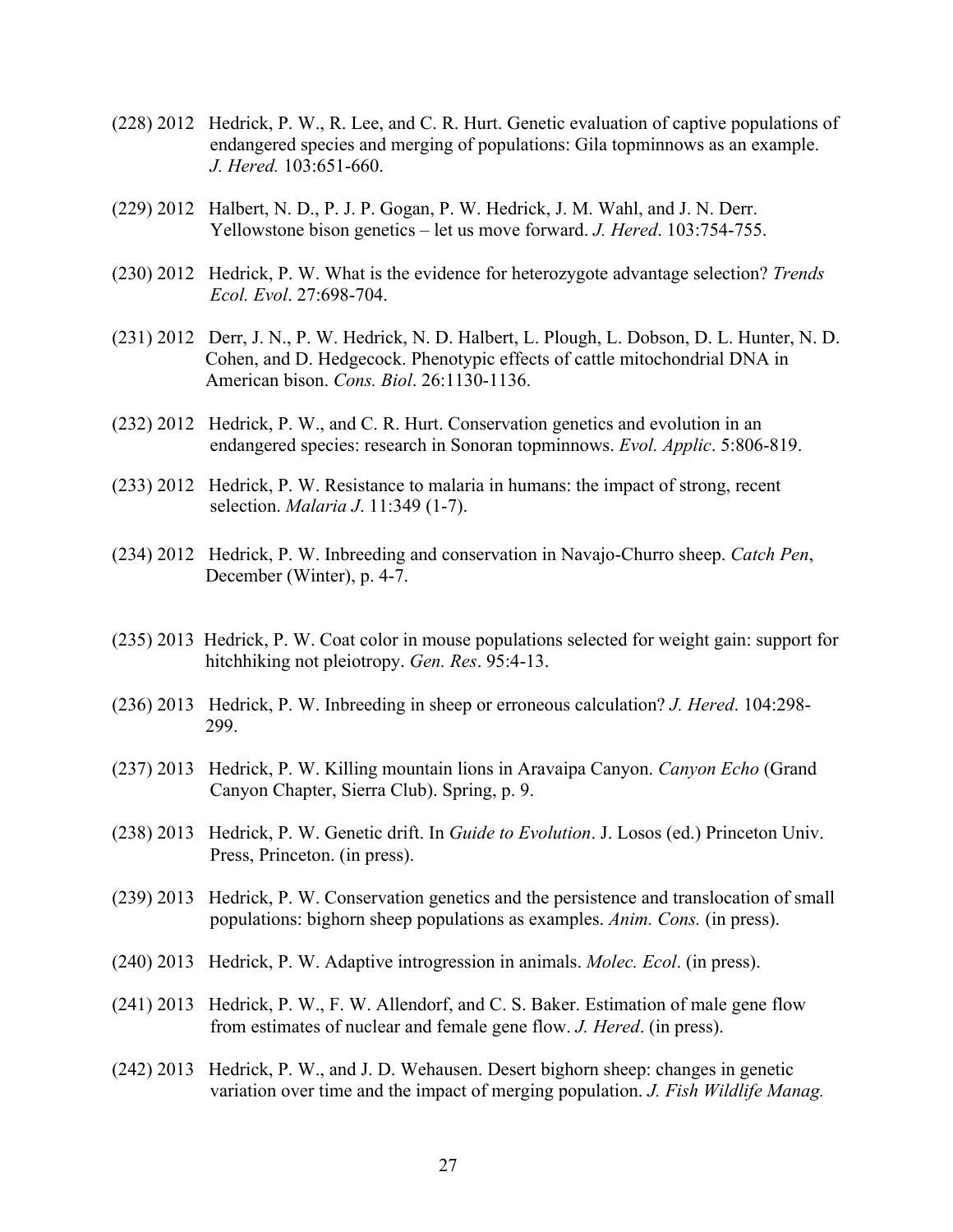(in revision).

(243) 2013 Hedrick, P. W. Heterozygote advantage in a finite population. (to be submitted).

#### *Book Reviews*

- (1) 1975 Hedrick, P. W. *The Life Game: Evolution and the New Biology* by N. Calder. *Bioscience* 27:740.
- (2) 1978 Hedrick, P. W. *Geographic Variation, Speciation, and Clines* by J. Endler. *Evolution* 32:687-689.
- (3) 1979 Hedrick, P. W. *The Genetics of Behavior* by L. Ehrman and P. Parsons. *Evolution*  33:1006.
- (4) 1984 Hedrick, P. W. *Philopatry, Inbreeding, and the Evolution of Sex* by W. Shields. *Zoo Biol.* 3:167-169.
- (5) 1985 Hedrick, P. W. *Genetics and Conservation* by Schonewald-Cox et al. (eds.) *Evolution* 39:1180-1181.
- (6) 1987 Hedrick, P. W. *Building Models for Conservation and Wildlife Management* by A. Starfield and A. Bleloch. *Quart. Rev. Biol*. 62:338-339.
- (7) 1988 Hedrick, P. W. *Molecular Evolutionary Genetics* by M. Nei. *Jap. J. Genet*. 62:507- 508.
- (8) 1988 Hedrick, P. W. *Population Genetics: Basic Principles* by D. Doolittle. *Quart. Rev. Biol*. 63:81-82.
- (9) 1994 Hedrick, P. W. *The Natural History of Inbreeding and Outbreeding* by N. Thornhill (ed.). *Science* 263:107-108.
- (10) 1994 Hedrick, P. W. *Genetics of Cellular, Individual, Family, and Population Variability*  by C. Sing and C. Hanis (eds.). *J. Hered.* 85:248-249.
- (11) 1999 Hedrick, P. W. *Genetics and the Extinction of Species* by L. F. Landweber and A. P. Dobson (eds.). *Trends Ecol. Evol*. 14:502.
- (12) 2002 Hedrick, P. W. *Conservation Genetics* by R. Frankham, J. Ballou, and Briscoe. *Trends Ecol. Evol.* 17: 537-538.
- (13) 2006 Hedrick, P. W. *Evolutionary Conservation Biol*ogy by R. Ferriere, U. Dieckmann, and D. Couvet. *Evolution* 60:1956-1957.